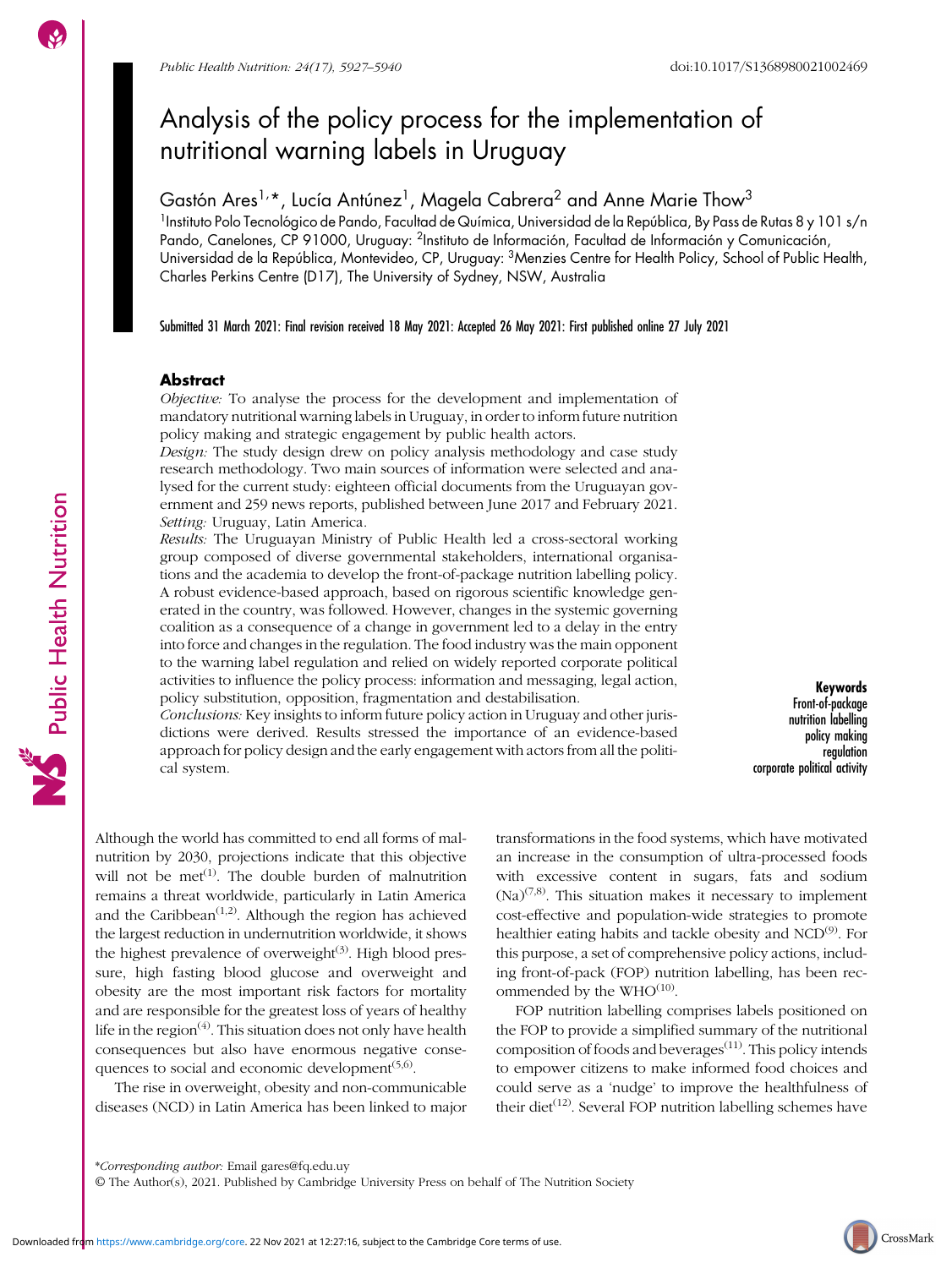been developed worldwide, ranging from non-interpretive schemes (e.g. guideline daily amounts system) to interpretive schemes<sup> $(13)$  $(13)$  $(13)$ </sup>. This last type of scheme comprises nutrient-based schemes (e.g. the traffic light system), summary indicators of overall nutritional quality (e.g. Nutriscore), endorsement logos and nutritional warnings[\(13\)](#page-10-0). Research has shown that interpretive FOP nutrition labelling help consumers to distinguish between healthy and less healthy products and has the potential to discourage selection of products with excessive content of nutrients associated with  $NCD^{(14-16)}$  $NCD^{(14-16)}$  $NCD^{(14-16)}$  $NCD^{(14-16)}$  $NCD^{(14-16)}$ .

However, efforts by governments to introduce mandatory FOP nutrition labelling have faced challenges globally, particularly in the form of industry opposition and trade challenges. For example, successful implementation of mandatory nutrition warning labels in Chile and France has faced ongoing opposition from the food industry, including threats of trade challenges in Chile, and delays resulting from changes in government<sup> $(17,18)$ </sup>. Trade concerns raised in the World Trade Organization over the impact of mandatory FOP nutrition labelling on trade have contributed to the watering down of policies and delays in implementation<sup> $(17,19)$ </sup>. Trade concerns have also highlighted that there is currently no formal global guidance on interpretive FOP nutrition labelling, although discussions have been underway at the Codex Alimentarius Committee for several years<sup> $(20)$  $(20)$  $(20)$ </sup>. The result has been significant regional and national diversity in the approaches taken; this lack of harmonisation at the global level for food labelling can make it hard for countries to implement policies and easier for industry to dispute $(21)$  $(21)$  $(21)$ .

### Context and objective of the present work

Uruguay is a small high-income country located in the south-eastern coast of South America, between Argentina and Brazil. It stands out in Latin America for its high human development index and low level of inequality<sup>[\(22\)](#page-11-0)</sup>. Uruguay shows one of the highest rates of overweight and obesity in the continent in all age groups: 9·8 % among children younger than 4 years old, 40 % among 5–12 years children and 65 % among adults<sup> $(23-25)$  $(23-25)$  $(23-25)$  $(23-25)$  $(23-25)$ </sup>.

Uruguay is part a MERCOSUR (acronym for Mercado Común del Sur or Common Market of the South in English), a trade agreement signed by Argentina, Brazil, Paraguay and Uruguay in 1991 to promote business and investment opportunities. The member states have signed trade, political and cooperation agreements, which include efforts to harmonise technical measures applying to traded goods. Drawing on the 2015 MERCOSUR agreement on policy recommendations for obesity prevention and control, Uruguay was the first member State to introduce FOP nutrition labelling<sup>([26\)](#page-11-0)</sup>. In August 2018, a presidential decree mandated the inclusion of nutritional warnings on the FOP of products

with added sugar, fat and/or Na if the content of sugar, fat, saturated fat and Na exceeded preestablished thresholds based on an of the nutrient profile model of the PAHO<sup>[\(27](#page-11-0))</sup>. Before the approval of the policy, Uruguayan citizens showed a positive attitude towards the policy and stated that nutritional warnings would allow them to make informed choices and to increase the quality of their diet<sup> $(28)$  $(28)$ </sup>. The decree set the date for entry into force (full implementation) as the 1st of March  $2020^{(27)}$  $2020^{(27)}$  $2020^{(27)}$ . This date coincided with a change in government, after 15 years, from a left-wing party to a centre-right coalition, characterised by more pro-market economic policies $(29)$  $(29)$ .

A few days after the implementation of the warnings, high citizen awareness and self-reported use of nutritional warnings were reported<sup>([30\)](#page-11-0)</sup>. However, on 11 March 2020, a new decree postponed the entry into force of the original decree by 120  $d^{(31)}$  $d^{(31)}$  $d^{(31)}$ . On September, another new decree modified the criteria regarding the definition of 'excessive' content of sugar, fat, saturated fat and Na and set 1 February 2021 as the date for full implementation<sup>[\(32\)](#page-11-0)</sup>. A few days before, another decree introduced further modifications in the nutritional criteria<sup>([33](#page-11-0))</sup>.

In this context, the objective of the present work was to analyse the process for the development and implementation of mandatory nutritional warning labels highlighting products with excessive content of sugar, fat, saturated fat and Na in Uruguay. The overall aim of the analysis was to improve understanding of experience of FOP nutrition labelling efforts in Uruguay, to inform future nutrition policy making and strategic engagement by public health actors.

### Methods

# Study design

The study design drew on policy analysis methodology<sup>([34](#page-11-0))</sup> and case study research methodology<sup> $(35)$  $(35)$  $(35)$ </sup> to analyse the process of agenda setting, design, implementation, changes and subsequent delay of the warning label policy in Uruguay. Theories of the policy process and policy learning informed the study design – particularly Sabatier's Advocacy Coalition Framework<sup>([36](#page-11-0))</sup> and Hall's theory of policy learning<sup>[\(37](#page-11-0))</sup>. These frameworks emphasise the importance of stakeholder beliefs, coalitions and framing, as well as underlying policy paradigms, in shaping policy decisions. In particular, these theoretical insights guided coding of key actor commentary that revealed beliefs, frames and paradigms regarding the policy, as well as the existence of coalitions or relationships between actors, within media reports and also of text relevant government policy documents that revealed dominant policy frames and paradigms. This enabled the analysis of the key factors shaping decision making, throughout this extended policy process.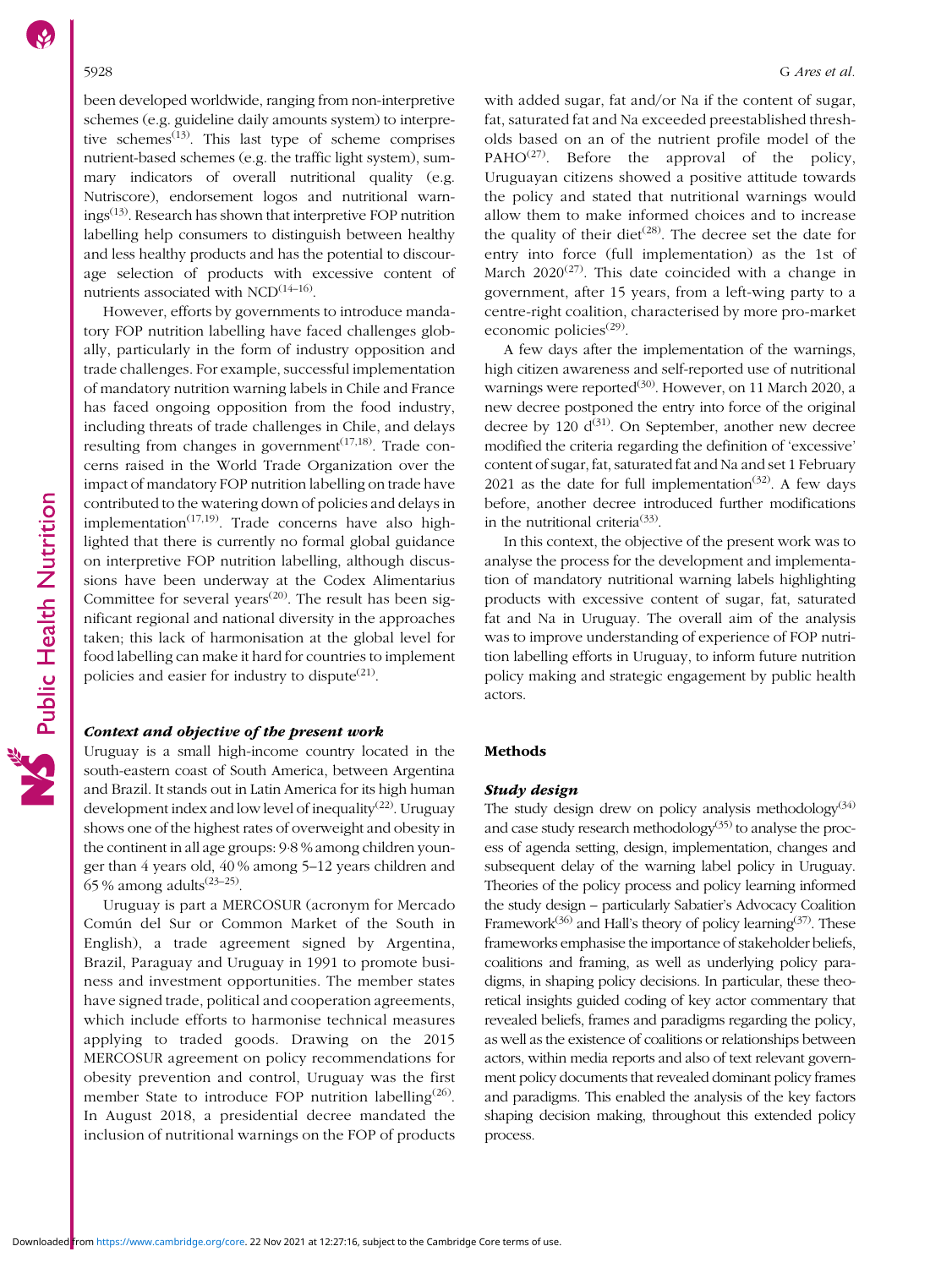### Data collection

Two main sources of information were selected and analysed for the current study. Official documents from Uruguayan government were retrieved through the search engine of governmental websites with the term 'labelling' ('etiquetado' and 'rotulado' in Spanish). All relevant websites related to governmental actors involved in FOP nutrition labelling were considered. A total of 18 official documents were analysed, including decrees, documents submitted to the public consultation, governmental responses to the comments submitted during the public consultation, transcripts of parliamentary and committee sittings and legal actions presented against the decrees.

Reports related to FOP nutrition labelling published in Uruguayan newspapers were manually identified and stored from June 2016 to September 2020. In addition, a hand search on Google with the term 'labelling' ('etiquetado' and 'rotulado' in Spanish) was used to identify reports related to FOP labelling published on Uruguayan news websites between June 2016 and February 2021. A snowball approach was used to identify additional reports. Using both approaches, a total of 259 news reports, published between June 2017 and February 2021, were identified.

# Data analysis

Following the data collection process, the full text of all data sources was iteratively analysed, and relevant information extracted and organised into themes, using a deductiveinductive approach. Data extraction and coding was performed individually by two of the researchers who authored the research. The final coding was defined by agreement between the two researchers and was informed by the study frameworks.

Data were then triangulated from the different sources to construct a chronological case study of the policy process. This case study formed the basis of analysis to identify key contextual factors, events and stakeholders. Based on the study frameworks, and drawing on data from government reports and media, the key government decisions made regarding labelling were analysed with respect to the dominant arguments and frames evident and the interests and influence of key stakeholders (including government stakeholders). Drawing on Hall's framework for policy learning, focus was also placed on policy design (policy objectives, instrument and settings) and its interplay with actor influence and framing. The framework proposed Mialon et al. was used to code the practiced of the food industry $(38)$  $(38)$  $(38)$ .

# Results

In 2013, representatives of the government, the food industry and civil society signed a commitment to develop actions to achieve the full realisation of the human right to food in Uruguay, including the implementation of regulatory measures to promote informed food choices<sup>[\(39](#page-11-0))</sup>. In the context of the commitment, the possibility of implementing the trafficlight system as FOP nutrition labelling was discussed between 2013 and 2015. In September 2015, MERCOSUR signed an agreement on policy recommendations for obesity prevention and control, which included FOP nutrition labelling<sup> $(26)$  $(26)$  $(26)$ </sup>. The following month, the Uruguayan government launched a participatory process called 'Social dialogue: Uruguay to the future' to obtain insights to develop a national strategy to achieve the Sustainable Development Goals<sup>[\(40\)](#page-11-0)</sup>. FOP nutrition labelling was included within the strategies proposed to address Sustainable Development Goal 2, i.e. to end all forms of hunger and malnutrition by  $2030^{(40)}$  $2030^{(40)}$  $2030^{(40)}$ .

The process for the design and implementation of the FOP nutrition labelling policy started in 2016. Based on the official documents, three main periods were identified: design of the regulation (June 2016 – August 2018), implementation of the regulation (August 2018 – March 2020) and delay of the entry into force and revision of the regulation (March 2020 – February 2021). Table [1](#page-3-0) presents a timeline of the main events related to Uruguayan regulatory process.

Media coverage of the FOP nutrition labelling policy started right after the public consultation was launched in June 2017 (Table [1\)](#page-3-0). As shown in Table [2,](#page-3-0) 140 of the 259 news reports corresponded to the last period of the process: the delay of the entry into force and revision of the regulation. The relevance of the different stakeholders in the media reports changed during the process (Table [2](#page-3-0)): the number of mentions to stakeholders related to the food industry remained constant, whereas references to civil society and political actors markedly increased.

In the following sections, the events in each of the three periods for the design and implementation of the FOP nutrition labelling policy in Uruguay are described. For each period, the dynamics and revealed beliefs of key actors are presented.

# Design of the regulation (June 2016 – August 2018)

In June 2016, the Uruguayan Ministry of Public Health created a cross-sector working group to develop a FOPL regulation (Table  $3^{(41)}$  $3^{(41)}$  $3^{(41)}$ . Based on results from a series of local experimental studies conducted with participants from different age groups and socio-economic status $(42-50)$  $(42-50)$  $(42-50)$  $(42-50)$  $(42-50)$ , the working group selected nutritional warnings as the FOP nutrition labeling scheme. The working group explicitly considered nutritional, behavioural and economic factors in decision making. The identified advantages of nutritional warnings included: (i) they facilitate the interpretation of nutritional information and clearly identify products with excessive content of sugars, fat and Na; (ii) they do not provide information about low nutrient content, avoiding potential misinterpretations; (iii) they represent a lower cost of implementation compared to the guideline daily amounts or traffic light system as they would only be included on products with excessive content of nutrients associated with  $NCD<sup>(41)</sup>$  $NCD<sup>(41)</sup>$  $NCD<sup>(41)</sup>$ .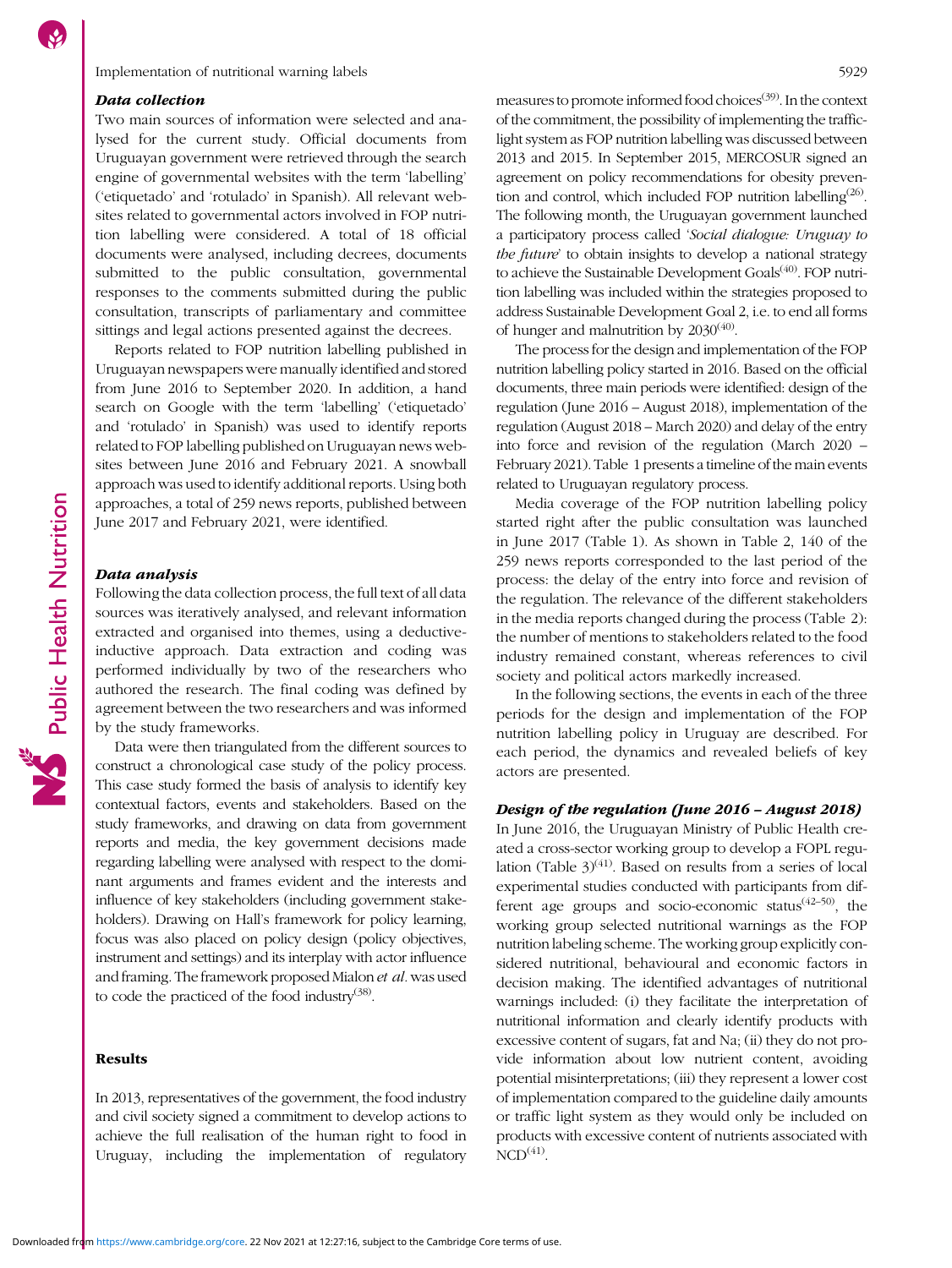<span id="page-3-0"></span>

|  |  | <b>Table 1</b> Timeline describing the main events related to the design and implementation of nutritional warnings in Uruguay |  |  |  |  |
|--|--|--------------------------------------------------------------------------------------------------------------------------------|--|--|--|--|
|--|--|--------------------------------------------------------------------------------------------------------------------------------|--|--|--|--|

| Period                        | Date                                    | Event                                                                                                                                                                                                    |
|-------------------------------|-----------------------------------------|----------------------------------------------------------------------------------------------------------------------------------------------------------------------------------------------------------|
| Design of the regulation      | June 2016<br>June 2017<br>November 2017 | Creation of an inter-sectoral working group to design an FOPL regulation<br>Public consultation of the draft regulation<br>A final version of the decree is prepared by the inter-sectoral working group |
|                               | June 2018                               | Agreement of the Ministers of Health of MERCOSUR regarding FOPL                                                                                                                                          |
|                               | 29 August 2018                          | Decree 272/018 approves nutritional warnings in Uruguay                                                                                                                                                  |
| Implementation of the         | September 2018                          | Trade concerns raised by Argentina and Paraguay at MERCOSUR                                                                                                                                              |
| regulation                    | November 2018                           | Appeals from the food industry presented at the national level                                                                                                                                           |
|                               | February 2019                           | Changes in the administrative process to register food products to be commercial-<br>ised in the country are introduced to facilitate enforcement of the regulation                                      |
|                               | March 2019                              | Implementation manual is published by the Ministry of Public Health                                                                                                                                      |
|                               | May 2019                                | Mass media campaign about healthy eating from the Ministry of Public Health,<br>including octagonal warning signs with the expression 'Avoid Excess'                                                     |
|                               | June 2019                               | Requests to postpone the entry into force are presented by the food industry                                                                                                                             |
|                               | September 2019                          | Children attending public schools received magnets featuring octagonal warnings<br>signs with the expression 'Avoid Excess'                                                                              |
|                               | 1 March 2020                            | Entry into force of the regulation                                                                                                                                                                       |
|                               | 1 March 2020                            | Change in government                                                                                                                                                                                     |
| Delay of the entry into force | 11 March 2020                           | Delay of the entry into force (Decree 091/020) and creation of a cross-sector work-<br>ing group to revise the policy                                                                                    |
|                               | 29 May 2020                             | The cross-sector working group prepares a report with two different recommenda-<br>tions                                                                                                                 |
|                               | June 2020                               | Results of studies on citizens' opinions about the decision to delay the entry into<br>force of the policies and the immediate effects of nutritional warnings are pub-<br>lished in the media           |
|                               | 18 June 2020                            | Press conference to announce the continuation of the policy                                                                                                                                              |
|                               | 2 September 2020                        | Decree 246/020 introduces changes in the nutritional criteria to define excessive<br>content of critical nutrients                                                                                       |
|                               | September 2020                          | Appeals against the new decree are presented by the food industry                                                                                                                                        |
|                               | 26 January 2021                         | Decree 034/021 introduces changes in the nutritional criteria to define excessive<br>content of critical nutrients                                                                                       |

Table 2 Key stakeholders identified in Uruguayan news reports (n 259) in each of the three main periods of the process for the development and implementation of the front-of-package nutritional labelling policy in Uruguay

|                                |                                                                                                                                     | Total number of mentions in the media reports |                                     |                                                                    |  |
|--------------------------------|-------------------------------------------------------------------------------------------------------------------------------------|-----------------------------------------------|-------------------------------------|--------------------------------------------------------------------|--|
| Stakeholder type               | Most frequently mentioned stakeholders                                                                                              | Design of the<br>regulation                   | Implementation<br>of the regulation | Delay of the entry into<br>force and revision of the<br>regulation |  |
| Government                     | Ministry of Public Health; Ministry of Industry, Energy<br>and Mining                                                               | 85                                            | 77                                  | 142                                                                |  |
| International<br>organisations | PAHO, FAO, UNICEF, United Nations                                                                                                   | 18                                            | 31                                  | 56                                                                 |  |
| Industry                       | Food Industry Chamber, Uruguayan Industrial,<br>Chamber, Association of Importers, specific com-<br>panies                          | 34                                            | 33                                  | 26                                                                 |  |
| Civil society                  | NCD Alliance, Uruguayan Medical Union, Uruguayan<br>Association of Nutritionists                                                    | 3                                             | 6                                   | 58                                                                 |  |
| Academia                       | Interdisciplinary group 'Food and Wellbeing',<br>Observatory on the right to food, Food Science and<br><b>Technology Department</b> | 14                                            | 5                                   | 37                                                                 |  |
| Political actors               | Cristina Lustemberg (deputy), Nibia Reisch (deputy)                                                                                 | 0                                             | 3                                   | 33                                                                 |  |
| <b>Others</b>                  | Government of Argentina, Government of Paraguay,<br>Dora Szafir (retired judge)                                                     |                                               | 11                                  | 9                                                                  |  |
| Number of<br>media reports     |                                                                                                                                     | 56                                            | 63                                  | 140                                                                |  |

One year after the creation of the working group, in June 2017, the Ministry of Industry, Energy and Mining launched a national and international public consultation on the draft decree for the labelling, to be signed by the Executive Branch of the Uruguayan government<sup> $(41)$  $(41)$  $(41)$ </sup>. The draft decree framed FOPL in the context of a series of regulatory measures to promote healthier dietary habits to tackle the increased prevalence of obesity and overweight in the country. Details of the content of the draft are summarised in Table [3](#page-4-0).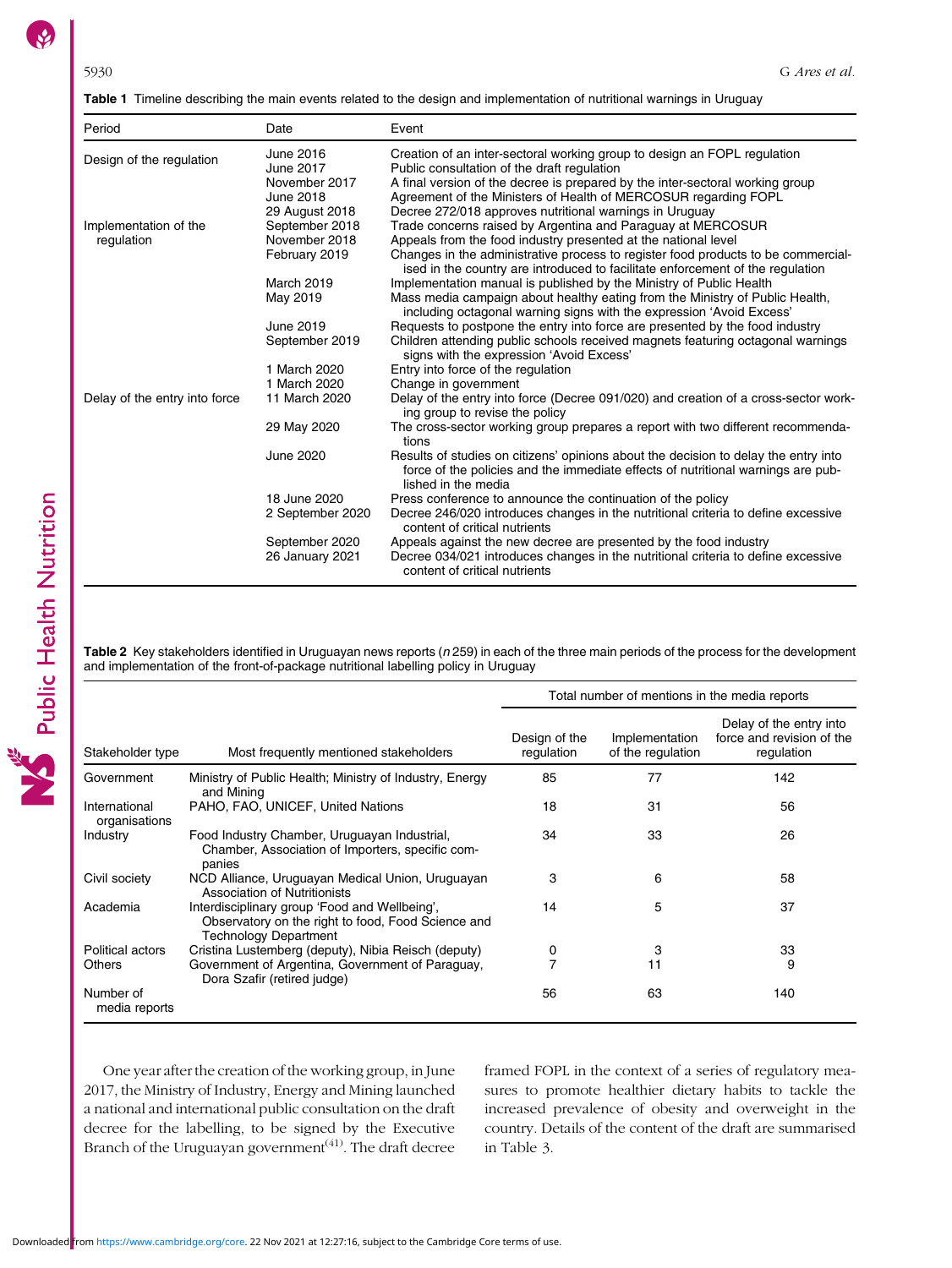

<span id="page-4-0"></span>

| Decree           | Composition of the<br>intersectoral group                                                                                                                                                                                                                                                                                                                   | Approval date       | Planned entry<br>into force                      | Objective                                                                                                                                                                                                      | Scope of the<br>regulation                                                                                                                                                                          | Type of label                                                                                                                                                                      | Nutrient profile<br>model*                                      | Additional provisions                                                                                                                                                                                                                                                                                                                                                      |
|------------------|-------------------------------------------------------------------------------------------------------------------------------------------------------------------------------------------------------------------------------------------------------------------------------------------------------------------------------------------------------------|---------------------|--------------------------------------------------|----------------------------------------------------------------------------------------------------------------------------------------------------------------------------------------------------------------|-----------------------------------------------------------------------------------------------------------------------------------------------------------------------------------------------------|------------------------------------------------------------------------------------------------------------------------------------------------------------------------------------|-----------------------------------------------------------------|----------------------------------------------------------------------------------------------------------------------------------------------------------------------------------------------------------------------------------------------------------------------------------------------------------------------------------------------------------------------------|
| Draft regulation | Ministry of Public<br>Health; Ministry of<br>Industry, Energy and<br>Mining; Ministry of<br>Social Development;<br>Ministry of Education<br>and Culture; Ministry<br>of Agriculture, Animal<br>Husbandry, and<br>Fisheries; Ministry of<br>Economy and<br>Finances; the local<br>government of the<br>capital city; the aca-<br>demia<br>(Interdisciplinary | <b>July 2017</b>    | 12 months after<br>approval                      | To provide objective<br>information through<br>a simple and acces-<br>sible tool that warns<br>consumers about<br>the excessive con-<br>tent of nutrients<br>associated with<br>overweight, obesity<br>and NCD | Packaged foods with<br>added sugar, fat<br>or sodium, when<br>the content of sug-<br>ars, total fat, satu-<br>rated fats and/or<br>sodium exceeds<br>the thresholds<br>established in the<br>decree | Octagonal signs<br>with the<br>expression<br>"Excess", fol-<br>lowed by the<br>corresponding<br>nutrient and<br>the acronym of<br>the Ministry of<br><b>Public Health</b><br>(MSP) | PAHO nutrient<br>profile model                                  | - The inclusion of com-<br>plementary nutri-<br>tional information<br>(nutritional claims)<br>for products that<br>were eligible for a<br>nutritional warning<br>(e.g. a reduced fat<br>claim on a product<br>featuring a sodium<br>warning) is banned<br>- Donations of foods<br>with excessive con-<br>tent of nutrients to<br>qovernmental institu-<br>tions are banned |
| 272/018          | research group "Food<br>and Wellbeing" from<br>Universidad de la<br>República), the<br>Honorary<br>Commission for<br>Cardiovascular<br>Health; FAO;<br><b>UNICEF and PAHO</b>                                                                                                                                                                               | 29 August 2018      | 1 March 2020<br>(18 months<br>after approval)    |                                                                                                                                                                                                                | Packaged foods with<br>added sugar, fat<br>or sodium, when<br>the content of sug-<br>ars, total fat, satu-<br>rated fats and/or<br>sodium exceeds<br>the thresholds<br>established in the           |                                                                                                                                                                                    | Flexible version<br>of the PAHO<br>nutrient profile<br>model    | The regulation would<br>be modified if a<br>regional FOP nutri-<br>tional labelling regu-<br>lation was approved<br>at MERCOSUR                                                                                                                                                                                                                                            |
| 246/020†         | Ministry of Foreign<br>Affairs; Ministry of<br>Education and<br>Culture; Ministry of                                                                                                                                                                                                                                                                        | 2 September<br>2020 | 1 February 2021<br>(5 months)<br>after approval) |                                                                                                                                                                                                                | decree.<br>Foods for medicinal<br>uses, foods for<br>partial meal<br>replacement,                                                                                                                   |                                                                                                                                                                                    | Adaptation of<br>the Chilean<br>nutrient profile<br>model       | N/A                                                                                                                                                                                                                                                                                                                                                                        |
| 034/021†         | Economy and<br>Finances; Ministry of<br>Industry, Energy and<br>Mining; Ministry of<br><b>Public Health</b>                                                                                                                                                                                                                                                 | 26 January 2021     | 1 February 2021<br>(4 d after<br>approval)       |                                                                                                                                                                                                                | dietary supple-<br>ments, sport sup-<br>plements and<br>tabletop sweet-<br>eners are<br>excluded.                                                                                                   |                                                                                                                                                                                    | Flexible version<br>of the Chilean<br>nutrient profile<br>model | N/A                                                                                                                                                                                                                                                                                                                                                                        |

\*Details about the nutritional criteria used to define excessive content of sugars, total fat, saturated fat and sodium are shown in Table 3.

†The decrees only modified Decree 272/01 in terms of the nutrient profile model and the date of full compliance.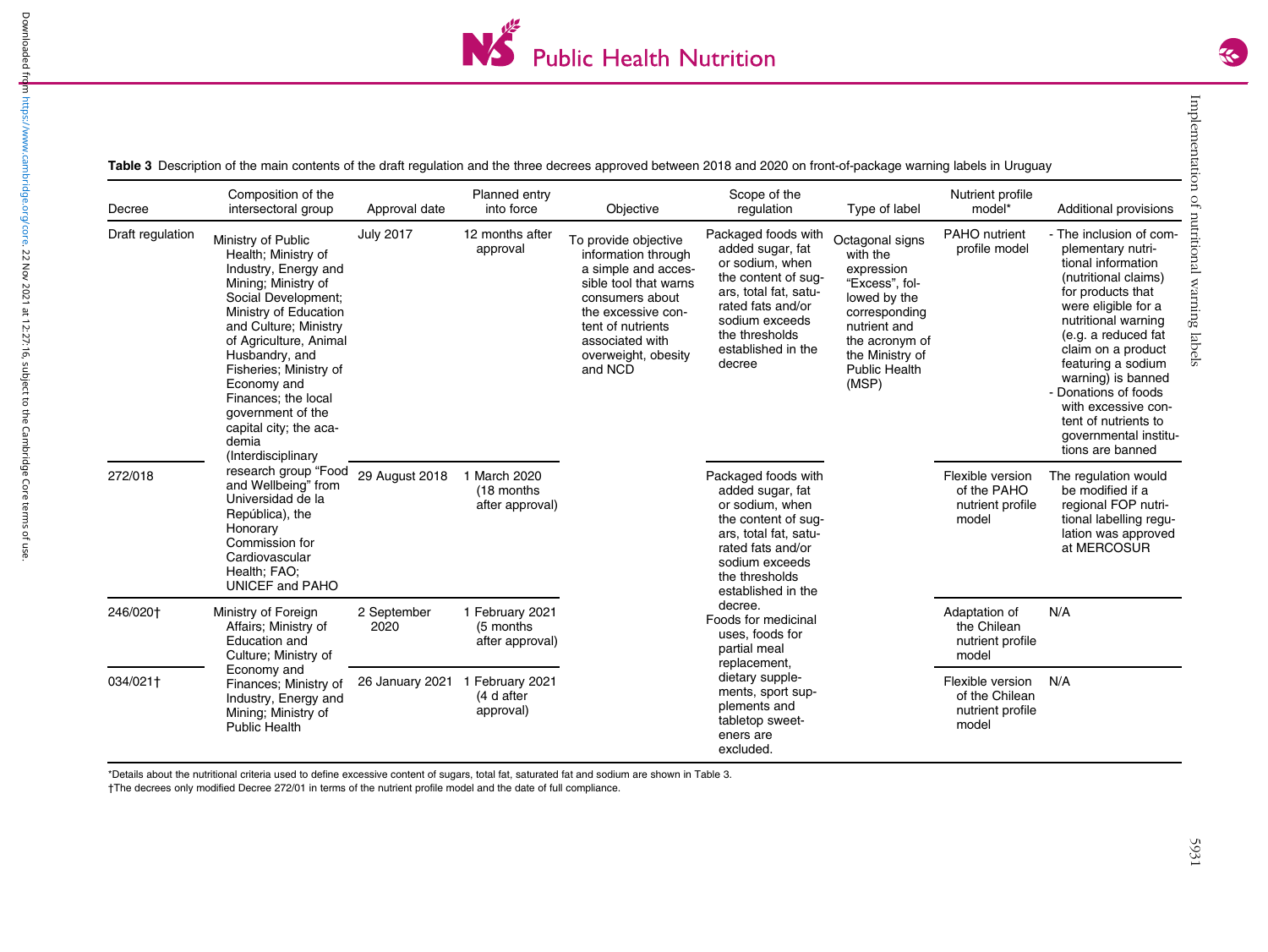<span id="page-5-0"></span>Table 4 Nutritional criteria used to define excessive content of sugars, total fat, saturated fat and sodium for the implementation of nutritional warnings in Uruguay according to the draft regulation and the three decrees approved between 2018 and 2020

| Decree  | Sugars                                                                                                                                                                                                                                                                                                                                              | Total fat*                                  | Saturated fat*                             | Sodium                                         |
|---------|-----------------------------------------------------------------------------------------------------------------------------------------------------------------------------------------------------------------------------------------------------------------------------------------------------------------------------------------------------|---------------------------------------------|--------------------------------------------|------------------------------------------------|
| Draft   | 10% of calories from sugart                                                                                                                                                                                                                                                                                                                         | 30 % of calories<br>from fat                | 10% of calories<br>from fat                | 1 mg/kcal or 360 mg/<br>100 g                  |
| 272/018 | 20% of calories from sugar or 3 $g/100$ g†, $\ddagger$                                                                                                                                                                                                                                                                                              | 35 % of calories<br>from fat                | 12 % of calories<br>from fat               | 8 mg/kcal or 500 mg/<br>$100$ g $\S$           |
| 246/020 | Solids: 10 g or 12 g/100 g for products without<br>non-nutritive sweeteners and energies from<br>sugar $< 80$ % of total energies and<br>Liquids: $3$ g/100 ml or $5$ g/100 ml for products<br>without non-nutritive sweeteners or 7 g/100 g<br>for products without non-nutritive sweeteners<br>and energies from sugar $< 80$ % of total calories | Solids: 9 g/100 g<br>Liquids: 4 g/100 ml    | Solids: 4 g/100 g<br>Liquids: 3 g/100 ml   | Solids: 400 mg/100 g<br>Liquids: 200 mg/100 ml |
| 034/021 | Solids†: 13 g/100 g<br>Liquids†: 3 g/100 ml or 5 g/100 ml for products<br>without non-nutritive sweeteners or 7 g/100 g<br>for products without non-nutritive sweeteners<br>and energies from sugar $< 80 %$ of total<br>calories                                                                                                                   | Solids: 13 g/100 g<br>Liquids: $4$ g/100 ml | Solids: 6 g/100 g<br>Liquids: $3 q/100 ml$ | Solids: 500 mg/100 g<br>Liguids: 200 mg/100 ml |

\*Fats from whole nuts and seeds used as ingredients in a food are not considered.

†Lactose and sugars from whole fruits and vegetables used as ingredients are not considered.

‡Products complying with the following three criteria are exempted from including a sugar warning: (i) sugar content < 7 g/100 g; (ii) do not contain non-nutritive sweeteners and (iii) calories from sugar < 80 % of total calories.

§If calorie content is <13 kcal/100 g, the criteria is set in 100 mg/100 g.

In an official document, the government noted the main comments or themes arising from the public consultation as industry and foreign country concerns regarding the justification for the regulation, violation of international trade agreements (MERCOSUR and Technical Barrier to Trade Agreement), criticisms to the nutrition labelling scheme and its underlying nutrient profile model and insufficient time for its implementation<sup> $(41,51)$  $(41,51)$  $(41,51)$ </sup>.

The final version of the decree was prepared in November 2017 (Table [1](#page-3-0))<sup>([41](#page-11-0))</sup>. According to news reports, the Ministry of Foreign Affairs and the Ministry of Economy and Finances raised concerns about the potential negative consequences of the regulation on trade within MERCOSUR, which aligned with public industry criticisms to the regulation.

In June 2018, the Ministers of Health of MERCOSUR agreed on the general principles of FOP nutrition labelling schemes to be implemented in the member States. According to the agreement, schemes should focus on communicating excessive content of nutrients associated with NCD (sugars, Na, total fat, trans fat and saturated fat), rely on Pan American Health Organization (PAHO) recommendations for the definition of excessive nutrient profile model and be implemented on a compulsory basis<sup> $(52)$  $(52)$  $(52)$ </sup>. According to the Uruguayan government, the MERCOSUR agreement reduced barriers for the approval of the regulation in the country.

The final decree was approved by the Executive branch of the Uruguayan government on 29 August 2018 (Table [1](#page-3-0)). The approved regulation introduced a series of the changes to the initial draft, which addressed some of the concerns raised by the food industry (Tables [3](#page-4-0) and  $4)^{(27)}$  $4)^{(27)}$  $4)^{(27)}$ .

### Key actor dynamics

There were shared beliefs regarding the importance of labelling demonstrated by support from international institutions, academia and civil society actors. PAHO, FAO and UNICEF were part of the cross-sector working group created to design the initial decree, as was an academic research group conducting studies on labelling<sup> $(27)$ </sup>. Representatives of the three UN agencies stressed the importance of FOP nutrition labelling as one of the policies that should be implemented in the country for the prevention of obesity and NCD. Academics also played a key role in the design of the regulation, leading all the studies that informed the selection of the FOP nutrition labelling scheme and its graphical design, and employed similar frames<sup> $(41-50)$  $(41-50)$  $(41-50)$ </sup>. The group had an active role in the media, providing several interviews in the media to explain the regulation and its main objectives: promoting healthier eating patterns, promoting informed food choices through the identification of products with excessive content of nutrients associated with NCD, protecting consumers against misleading information and contributing to the prevention of obesity and NCD. In several news reports, the academia provided counterarguments to the criticisms to the regulation raised by food industry representatives.

Civil society had a limited role in the media during the development of the policy (Table [2\)](#page-3-0). During this period, only three media reports described support from civil society organisations (e.g. Uruguayan Association of Nutritionists, Uruguayan Medical Union), who stressed the importance of the policy in the context of the prevention of obesity and NCD. In addition, there was no media commentary by any political actor external to the executive

Downloaded from<https://www.cambridge.org/core>. 22 Nov 2021 at 12:27:16, subject to the Cambridge Core terms of use.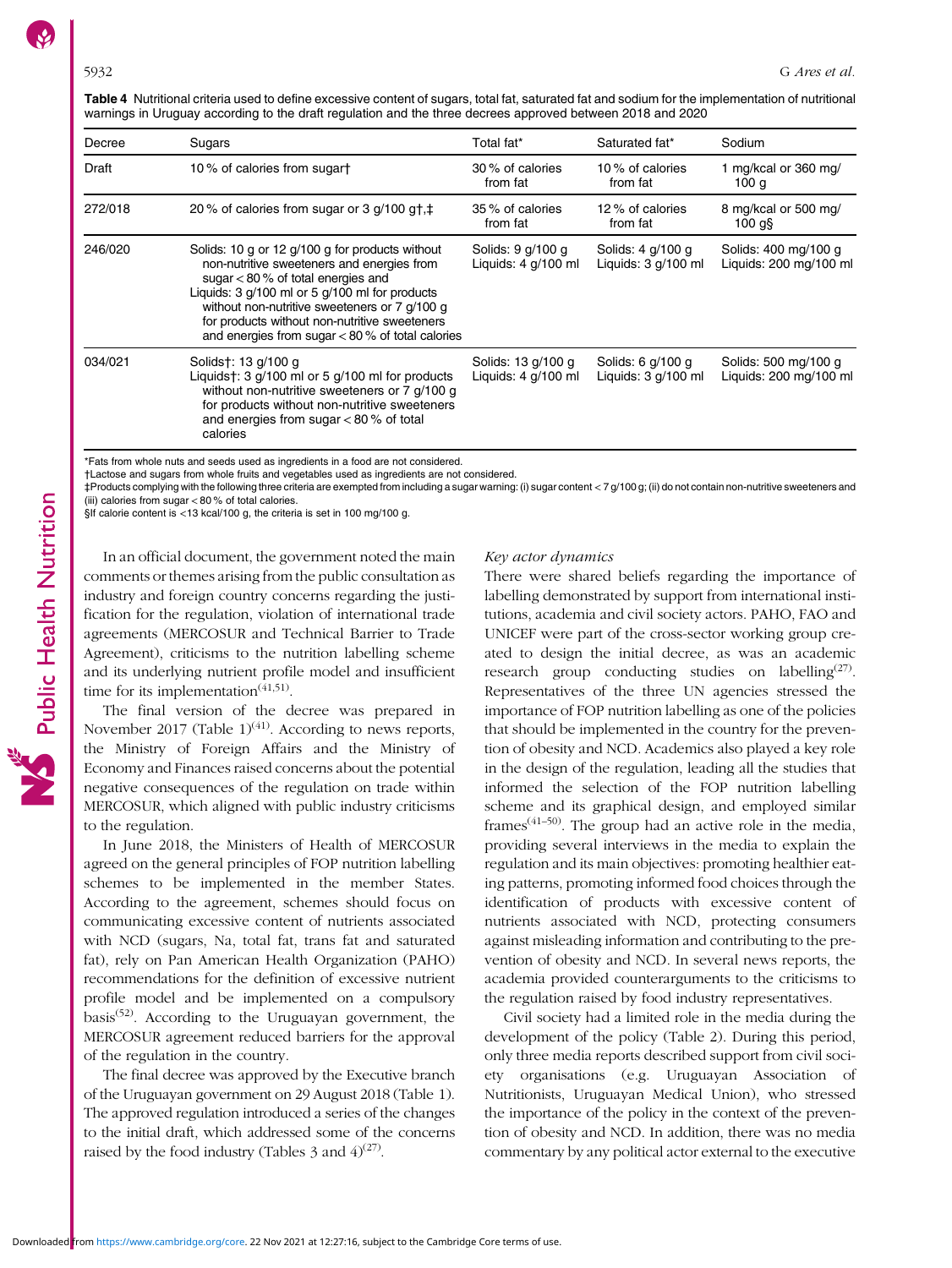Implementation of nutritional warning labels 5933

branch of the government, led by a left-wing party, during the design of the regulation.

The food industry was the main opponent to the warning label regulation. Since the public consultation was launched, representatives of the food industry expressed their opposition to the regulation. During the design of the regulation, industry representatives stated that they were in favour of providing information to consumers but framed the FOP nutrition labelling scheme as an inappropriate solution, as it would stigmatise foods, creating fear and confusion among consumers $(53)$  $(53)$  $(53)$ . They also questioned the efficacy of the policy to encourage changes in eating habits (e.g. 'The industry is 100 % in agreement with providing information to consumers about which are the foods that help to achieve an adequate diet and the maintenance of good health. However, we do not agree on the use of a black octagon because it tends to stigmatize some foods and can lead to demonizing a flagship brand . . . It can scare more than it educates <sup>([53](#page-12-0))</sup>). Instead, industry representatives promoted a traffic light system based on their own nutrient profile model as an alternative to the policy and argued it was more informative and 'friendlier with the packaging color and the consumer' ([54,55](#page-12-0)).

The nutrient profile model of the regulation was another major point of criticism. Representatives from the food industry stressed that the nutrient profile model included in the draft regulation was too strict, leading to a large percentage of products categorised as having excessive content of nutrients associated with  $NCD^{(56)}$  $NCD^{(56)}$  $NCD^{(56)}$ . They also stressed that the profile did not encourage reformulation (although this was not an explicit objective of the policy, as shown in Table  $1$ <sup>[\(57\)](#page-12-0)</sup>.

Industry actors and economically oriented Ministries within the government also argued against the labelling on the basis of lack of harmonisation within MERCOSUR. This was presented as a major barrier for the implementation of the regulation<sup> $(58)$ </sup>.

The potential economic and administrative burden for industry associated with the regulation was stressed in several news reports. Industry representatives stated that the regulation would cause job losses and price increases due to the reduction in sales and the additional costs created by the labelling (e.g. 'We are afraid that this will generate rejection as the population would not have much information. It generates a stigma over consumption of foods that have a label, and it is a fear of the industry due to the loss of sales, income and jobs')<sup>[\(59\)](#page-12-0)</sup>. In addition, they complained about the lack of labelling in establishments selling unpackaged foods (e.g. 'Why are there no labels in a bar or a delicatessen . . . ?<sup>[\(56](#page-12-0))</sup>).

The industry also intended to promote deregulation by focusing on education and physical inactivity (e.g. '...physical activity and communication should be the *fundamental pillars'<sup>[\(60\)](#page-12-0)</sup>). Threats to use legal action against* the policy were also mentioned in the news reports $(58)$  $(58)$  $(58)$ .

According to news reports, the food industry partnered with researchers from the Food Science and Technology Department of the national university (Universidad de la República) and Argentinean consultants and arranged a series of interviews in different media (TV, radio and newspapers). In the interviews, researchers and consultants expressed their opposition to the regulation using the same arguments mentioned by the food industry in the media and the public consultation. These stakeholders also criticised the PAHO nutrient profile model from a technical perspective, arguing that the model incorrectly extrapolates WHO dietary recommendations to individual products $(61)$  $(61)$ . In addition, the Uruguayan Association of Food Engineers expressed opposition to the regulation in two media reports, using the same arguments as the food industry.

# Implementation of the regulation (August 2018 – March 2020)

Immediately after the approval of the regulation, Uruguay presented a request at MERCOSUR to start the development of a regional technical regulation on FOP nutrition labelling based on nutritional warnings<sup>([62](#page-12-0))</sup>. Although Argentina and Paraguay agreed with the request, they did not agree with restricting the regulation to nutritional warnings and sug-gested the consideration of other schemes<sup>[\(63](#page-12-0))</sup>. Both countries raised trade concerns over the approval of the Uruguayan FOP nutrition labelling regulation<sup>([63](#page-12-0))</sup>. Lack of harmonisation within MERCOSUR was the main argument of a legal action against the decree presented at the national level by a group of eight Uruguayan food importers (Table  $1)^{(64)}$  $1)^{(64)}$  $1)^{(64)}$ .

Despite national and international concerns, the Uruguayan government continued working on the implementation of the regulation. The Ministry of Public Health made necessary procedural changes to support implementation<sup> $(65,66)$  $(65,66)$ </sup> and included the warning signs as part of a public awareness campaign about healthy eating (Table [1](#page-3-0)).

# Key actor dynamics

After the approval of the regulation, industry criticisms to the policy continued. The policy was regarded as a technical barrier to trade and a violation to international regulations, particularly at MERCOSUR level. In addition, the economic burden of the policy was further stressed. In addition, the food industry initiated two legal actions against the decree at the National Court. One of the actions was presented by a group of eight food importers, who stated that the decree was more restrictive than necessary and violated MERCOSUR regulations<sup>([64](#page-12-0))</sup>. The second action was initiated by a Uruguayan processed meat producer, who argued that the decree limited the right to property, as well as the right to freedom of industry and commerce $(64)$  $(64)$  $(64)$ .

In June 2019, the Uruguayan Food Industry Chamber requested a 1-year delay in the entry into force of the policy to the Ministry of Public Health. The request was justified by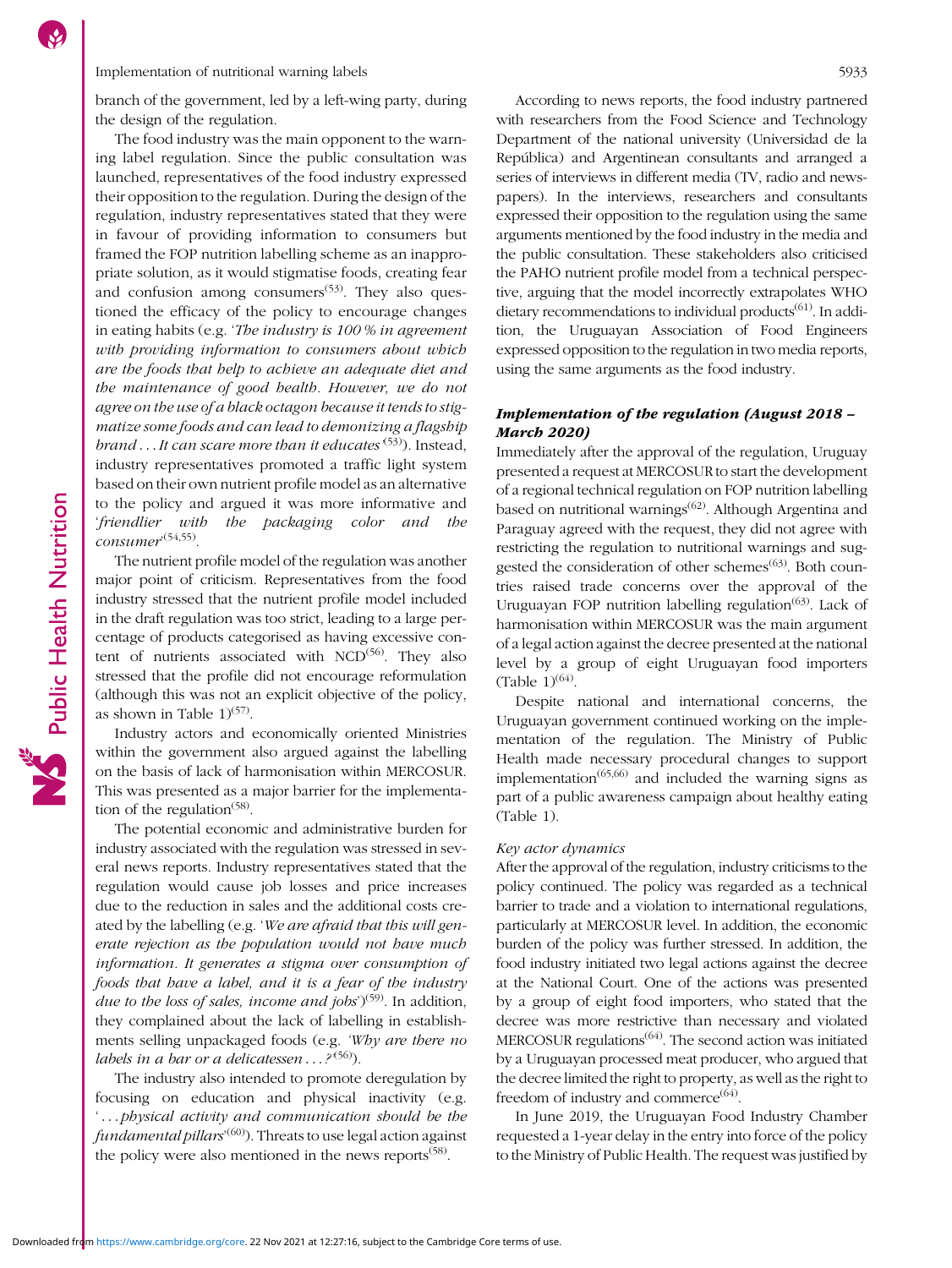the insufficient time to modify packages and reformulate products, as well as lack of capacity for printing the new packages in the country $^{(67,68)}$  $^{(67,68)}$  $^{(67,68)}$  $^{(67,68)}$  $^{(67,68)}$ .

When the delay of the entry into force of the regulation was announced, representatives of the food industry stated that the decision was positive and stressed the importance of achieving harmonisation within MERCOSUR: 'I think it will be positive for the country and the deadline is correct in order to negotiate with the other MERCOSUR partners  $^{(69)}$  $^{(69)}$  $^{(69)}$ 

During the implementation of the regulation, actors related to public health (international organisations, civil society and the academia) stayed active in the media, stressing the importance of the regulation. In addition, once the right-wing party won the elections in November 2019, political actors from the left-wing party became active in the media (Table [2\)](#page-3-0). In a couple of news reports, representatives from the left-wing party stressed the importance of FOP nutrition labelling policy and urged the incoming government to enforce it.

# Delay of the entry into force and revision of the regulation (March 2020 – February 2021)

The entry into force of the FOP nutrition labelling regulation coincided with a change in government (Table [1](#page-3-0)). Ten days after the entry into force, the new government postponed 120 d the date of full compliance and created a new cross-sector working group to review the regulation and to assess harmonisation within MERCOSUR<sup>([31](#page-11-0))</sup>. The new group had a different composition than the original, with relatively more economic representation than public health (Table [3\)](#page-4-0).

According to news reports, after three meetings, the cross-sector working group did not reach an agreement and submitted a report with two different recommendations to the Presidency. The Ministry of Public Health recommended continuing with the existing decree (Decree 272/018, Tables [3](#page-4-0) and [4](#page-5-0)). On the contrary, the other four members of the working group (Ministries of Industry, Energy, and Mining; Economy and Finances; Foreign Affairs and Education and Culture) recommended a new delay in the implementation until July 2021 in an attempt to achieve harmonisation within MERCOSUR.

In June 2020, a few days after results from studies assessing public acceptance of the policy and immediate effects of its implementation were published in Uruguayan media, the Minister of Public Health and the Minister of Industry announced that the government had decided to continue with the nutritional warning policy, although some of the characteristics of the regulation would be reviewed (Table [1](#page-3-0)).

In September 2020, a new decree introduced changes to the nutrient profile model of the regulation was approved, although the rest of the dispositions remained unchanged (Table [3](#page-4-0)). As shown in Tables [3](#page-4-0) and [4,](#page-5-0) the new decree moved away from the PAHO nutrient profile model and

expressed the limits per 100 g or 100 ml, established according to the recommendations of technicians from the Ministry of Industry. According to the Minister of Public Health, the change was justified by an attempt to harmonise criteria within MERCOSUR: 'The calculations will be better explained by food technologists and engineers, but they have to do with, not only the kilocalories, but the kilocalories in relation to the portion  $\ldots$  it is the criterion used by Chile and the other MERCOSUR countries. The quantity per 100 g has to do with harmonisation within MERCOSUR. Not the values, but the reasoning $(70)$ . Particularly throughout this phase of the process, there was an evident belief among varied stakeholders that food technicians were important knowledge holders regarding the appropriate design of the regulation and its implementation.

The criteria included in the new decree were based on the Chilean nutrient profile model and ended up being more stringent than the original decree<sup> $(70)$ </sup>. The decree approved in September 2020 was supposed to enter into force on 1 February 2021. However, a few days before a new decree introducing further changes to the nutrient profile model was approved (Table  $3)^{(33)}$  $3)^{(33)}$  $3)^{(33)}$ . As shown in Table [4,](#page-5-0) the new decree increased the limits for defining solid foods with excessive content of all nutrients and modified the sugar criterion from total sugars to free sugars (as in the original decree)<sup>[\(33\)](#page-11-0)</sup>. According to the Minister of Public Health, the decree intended to maintain the same percentage of products with nutritional warnings as in the original decree but expressing the criteria per 100 g instead of per calories $(70)$  $(70)$  $(70)$ .

The Minister of Industry regarded the decree approved in September as a mistake, as it would lead to a high proportion of products with warnings: 'We transformed the caloric base of Decree No. 272... In reality, we said: "We are going to take the Chilean standard" (Decree 246), but it must be recognized that it was a mistake<sup> $(70)$ </sup>. According to the Minister, a very stringent nutrient profile model could undermine industry's reformulation efforts and reduce the potential of the policy to modify consumer behaviour, highlighting a difference in belief from the Ministry of Public Health regarding the primary goal of the policy.

According to the Minister of Public Health, the government planned to start a risk-based enforcement process of the provisions of Decree 034/021, starting with the monitoring of compliance for products frequently consumed by children<sup> $(70)$  $(70)$  $(70)$ </sup>. Based on the evaluation of the impact of the decree, a gradual change in the nutrient profile model towards stricter values was foreseen, although it was not explicitly indicated in the regulation<sup> $(70)$  $(70)$  $(70)$ </sup>.

### Key actor dynamics

During the period spanning the delay of the entry into force, starting in March 2020, there was an increase in the activity of the external actors supportive of the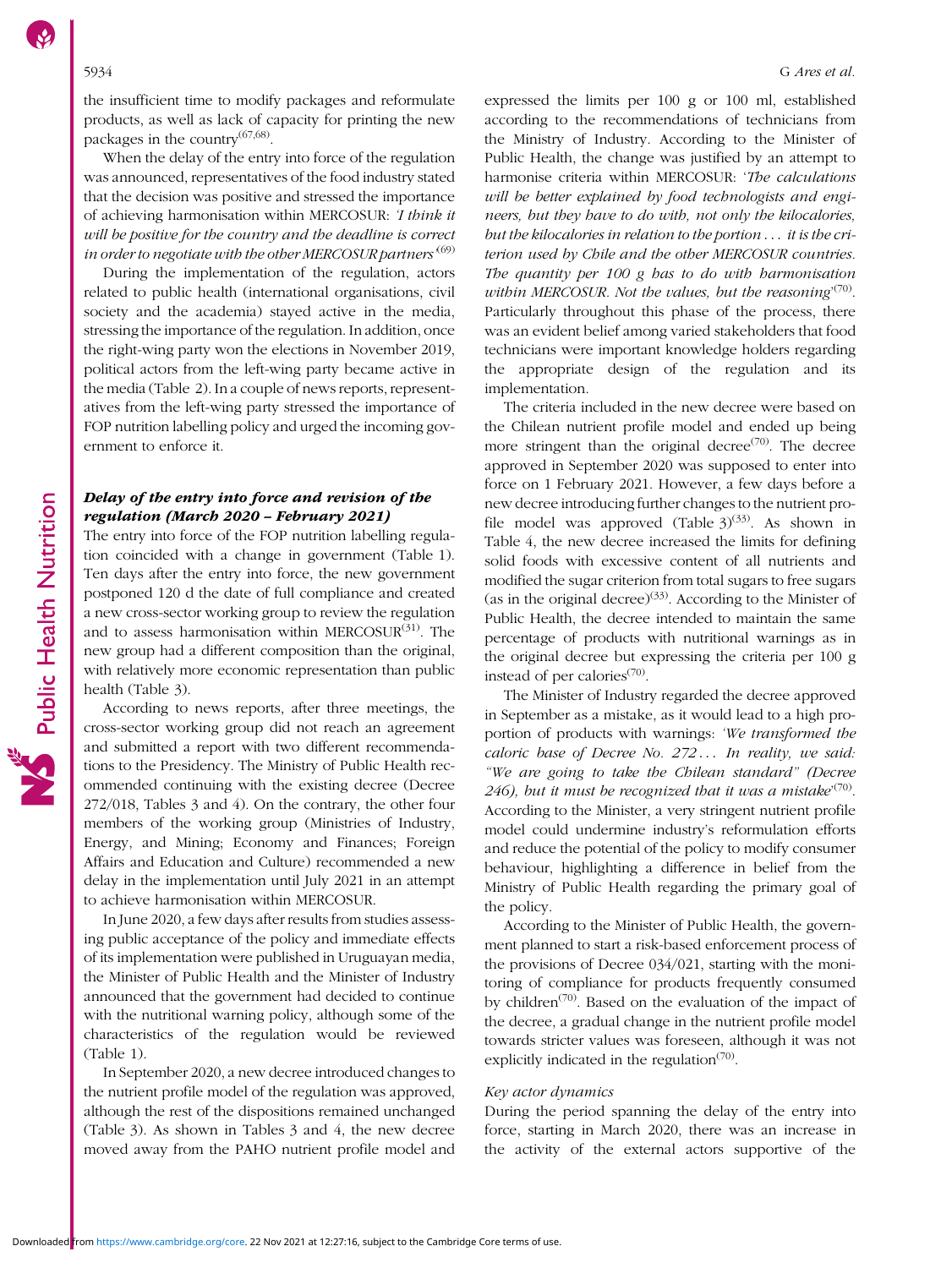# Implementation of nutritional warning labels 5935

regulation (Table [2\)](#page-3-0). In May 2020, after the delay of the entry into force of the regulation, a deputy from the leftwing party (former Secretary of the Ministry of Public Health) issued a request of information at the Parliament about the advances of the cross-sector working group in charge of revising the policy.

In June 2020, PAHO and UNICEF launched a report of studies analysing public acceptance of the policy and changes in citizen purchasing behaviour after the entry into force of the regulation in March 2020. The two UN agencies, together with FAO, provided several interviews to discuss the results and launched a social media campaign based on results from the study. The activity of civil society organisations markedly increased. The Uruguayan NCD Alliance, composed of several associations related to health and nutrition, and the Uruguayan Medical Union became key stakeholders in the media during this period, expressing their concern over the delay in the entry into force of the regulation. FOP nutrition labelling was framed as a significant advance for public health, which would contribute to the control of NCD. expressing concerns over the delay and the subsequent changes to the regulation.

After the press conference held in June 2020 (Table [1\)](#page-3-0), the organisations stressed the importance of implementing the regulation without any modifications, given that it was based on scientific evidence and recommendations from international public health organisations. Similarly, academic groups also stressed that strict enforcement of the policy was necessary to achieve its objectives. During the delay of the entry into force and revision of the regulation, the academia was not part of the cross-sector working group in charge of the design of the policy. However, it was an active stakeholder in the media, stressing the importance of the policy, showing its effects on consumer behaviour, raising concerns about the delay and lack of justification of the changes. In November 2020, the NCD Alliance launched a mass media campaign (TV, radio and street billboards) raising awareness of the regulation and its entry into force on 1 February 2021.

Public Health Nutrition

After the approval of the last decree in January 2021, civil society organisations raised concerns over the lack of justification of the changes implemented by the government and questioned the increase in the limits for defining excessive content of nutrients. They stressed that the changes 'reduce the credibility of the policy and the perceived risk of consuming products with excessive content of nutrients<sup>'([71\)](#page-12-0)</sup>. In addition, they stated that the changes represented a new delay in the entry into force of the policy and benefited the food industry<sup> $(71)$ </sup>. Political actors also became highly active in the media after the approval of the last decree, in January 2021. Deputies and senators from different parties raised concerns about the changes and particularly over the fact that the Ministry of Industry, Energy and Mining had decided the nutrient profile model. The Minister of Public Health and the Minister of Industry, Energy, and Mining were cited to the Parliament to explain the changes and the process leading to the approval of the last decree. As a consequence of the last decree, a deputy of the left-wing party announced that a law on food environments, including FOP nutrition labelling, marketing restrictions and school environments, would be presented to be discussed in the Chamber of Deputies in 2021.

During the delay of the implementation, representatives of the food industry relied on the same arguments presented during the design and implementation of the regulation: lack of harmonisation within MERCOSUR; criticisms to nutritional warnings and promotion of the traffic light system; economic burden of the policy in terms of prices and the labor market<sup> $(72)$  $(72)$ </sup>. During this period, representatives of the food industry criticised results from the experimental studies conducted by the academia, stating that they were biased $^{(73)}$  $^{(73)}$  $^{(73)}$ .

Industry representatives were not mentioned in the press after Decree 246/020 was approved in September. However, the increased stringency of the nutrient profile model motivated two food companies to initiate legal action at the National Court against the new decree, based on a violation of the legal principles of legitimate confidence and legal certainty. They argued that the new decree harmed them as their reformulation efforts became useless, generating a loss of their investment  $(64)$ .

After the last decree introducing a more flexible nutrient profile model was approved, in January 2021, industry representatives expressed their agreement with the changes introduced by the last decree in the nutrient profile model: 'Only few products would have managed to avoid the octagons. The shelves were going to be a sea of octagons<sup> $(74)$  $(74)$  $(74)$ </sup>. However, they expressed that additional time (1 to 6 months) would be needed to modify packages to comply with the last decree or to reformulate products. In addition, industry representatives criticised civil society organisations and positioned themselves as technical knowledge holders, i.e. the most knowledgeable about appropriate design and implementation. When referring to representatives of civil society organisations, a representative of the food industry said: 'All the food geniuses that started working in food now, because they didn't work on the topic before' or 'Did they really make the calculations to know how many products will feature more warnings and how many products will feature less warnings? I can't believe it . . . We have a lot of chemical engineers and food engineers and we are still working to evaluate the changes (introduced by the new decree)'<sup>([74\)](#page-13-0)</sup>. They also stated that civil society organisations criticised the changes in the policy because of political reasons and their general opposition to the government.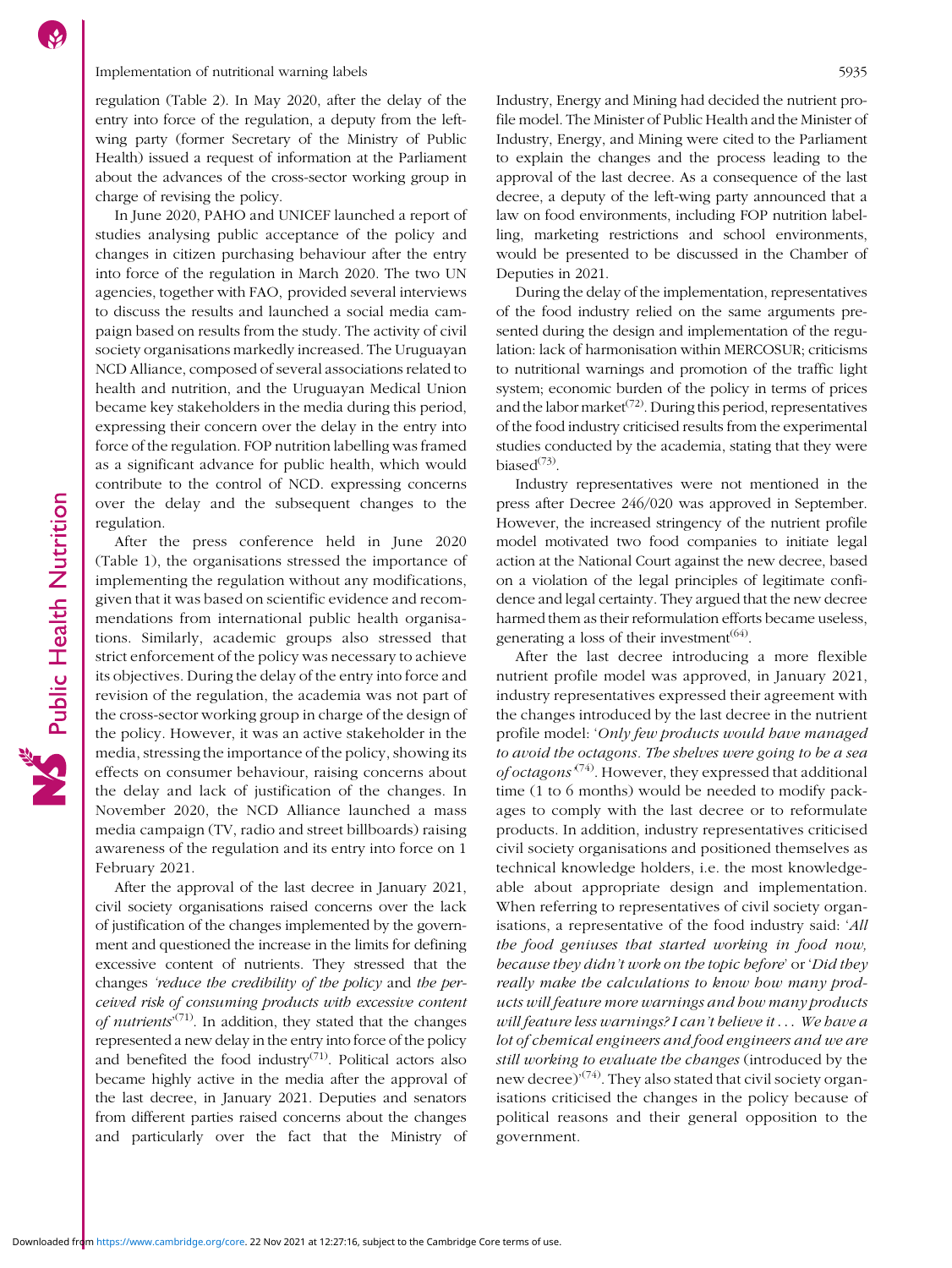#### Discussion and Conclusions

The present work analysed the process for the development of implementation of nutritional warnings in Uruguay. Results identified three key strengths of the process. First of all, the Ministry of Public Health led a crosssectoral working group composed of diverse governmental stakeholders, international organisations and the academia. Engagement of multisectoral stakeholders has been recognised as a key factor underlying successful implementation of health policies<sup> $(75)$  $(75)$  $(75)$ </sup>. Secondly, the Uruguayan government followed a robust evidence-based approach<sup> $(76)$  $(76)$ </sup>, based on rigorous scientific knowledge generated in the country<sup> $(42-50)$  $(42-50)$  $(42-50)$  $(42-50)$  $(42-50)$ </sup>. Finally, following recommendations for best-practice a public consultation was held to grant access to the content of the policy to relevant stakeholders, such as the food industry, governments from foreign countries and non-governmental organisations. Public consultation has been reported to positively contribute to the legitimacy of the policy<sup> $(77)$  $(77)$  $(77)$ </sup>.

Changes in the systemic governing coalition as a consequence of a change in government led to a delay in the entry into force of the regulation and changes in the regulation. The new government, led by a centre-right coalition charac-terised by more pro-market economic policies<sup>([29](#page-11-0))</sup>, gave more prominence to the Ministry of Industry, Energy and Mining in the policy process, whereas several stakeholders related to public health (e.g. PAHO, UNICEF, academia) lost participation in decision making. However, these stakeholders, together with civil society organisations, played a key role in the media during the delay of the entry into force and revision of the regulation by highlighting the importance of the policy. Their involvement and the strengths of the policy process highlighted in the previous paragraph were identified as key determinants of the governmental decision to maintain the warning label policy with a small number of changes. The role of civil society, i.e. the part of the society distinct from government and commercial for-profit stakeholders, in shaping health policy has been previously acknowledged<sup> $(78-80)$  $(78-80)$  $(78-80)$  $(78-80)$  $(78-80)$ </sup>. Interestingly, the features of the regulation that were based on local scientific evidence (type of scheme and graphical design) were not modified during the process, stressing the importance of evidence-based policies([76](#page-13-0)).

The food industry was the main opponent to the regulation, in agreement with reports from other countries implementing FOP nutrition labelling regulations<sup>([17,18,38](#page-11-0))</sup>. Results demonstrated the use of corporate political activities that have been documented elsewhere with respect to nutrition policy making, in particular, information and messaging, legal action, policy substitution, opposition, fragmentation and destabilisation<sup>([38,](#page-11-0)[81,82](#page-13-0))</sup>. These mechanisms for influence were used to convey a series of common arguments against the policy, including that it would be better to use a nutrition education approach, that there will be negative impacts on trade and employment and that consumers will suffer from higher prices. These arguments were made more resonant by the different mandates within government sectors, as previously reported in  $Chile<sup>(80)</sup>$  $Chile<sup>(80)</sup>$  $Chile<sup>(80)</sup>$ . This is reflective of the general alignment of economic sectors to neoliberal economic approaches seen globally<sup>[\(83](#page-13-0))</sup>. The Ministry of industry was more receptive to the concerns raised by industry, particularly during the government led by the centre-right coalition. This is in agreement with left-wing and right-wing approaches to the market economy<sup>[\(84\)](#page-13-0)</sup>.

The analysis also highlighted (sub)Regional Trade Agreements – in this case, MERCOSUR – as both a potential enabler and a potential barrier for FOP nutrition labelling. In particular, there is potential for a strong harmonised approach to underpin effective mandatory policy in MERCOSUR countries. But without agreement, as is currently the case, the 'lack of consistency' with other MERCOSUR countries has been used to bolster opposition to the policy. This is reminiscent of the global situation, in which the lack of a global standard from the Codex Alimentarius has been used to contest innovative national approaches to FOP labelling in trade forums([85](#page-13-0)), in addition to broader claims of 'inconsistency' with International Economic Agreements, for example, in the case of Chile $(17)$ .

The nutrient profile model underlying the warning label regulation was an ongoing concern of the food industry and food technologists, particularly the PAHO nutrient profile model. Stakeholders related to public health acknowledged the use of WHO dietary recommendations as a key strength of the PAHO nutrient profile model; food technologists identified this as its main weakness. The debate over the concept of ultra-processed foods may underpin the opposition from food technologists to the PAHO nutrient profile model<sup>([86,87\)](#page-13-0)</sup>. In this sense, the shift in the policy mandate between the Ministry of Public Health and the Ministry of Industry contributed to the decision to move away from the PAHO nutrient profile model in Uruguay. Results from the present work point towards the need to improve engagement of different disciplines for the definition of nutrient profile models<sup>([88](#page-13-0))</sup>.

Despite reformulation not being an explicit objective of the policy, industry actors nevertheless used it as a key issue for assessing the nutrient profile model. The large percentage of products eligible for a nutrition warning according to the PAHO nutrient profile model was a key barrier for its implementation as such, even when the Ministry of Public Health was leading the policy process. In this sense, gradualness in the implementation was identified as a strategy to motivate stakeholders to support the implementa-tion of the food labelling and marketing law in Chile<sup>([80\)](#page-13-0)</sup>.

# Strengths and limitations of the study

This study has presented a detailed documentary and media analysis of the policy process for FOP labelling in Uruguay. By drawing on multiple documentary data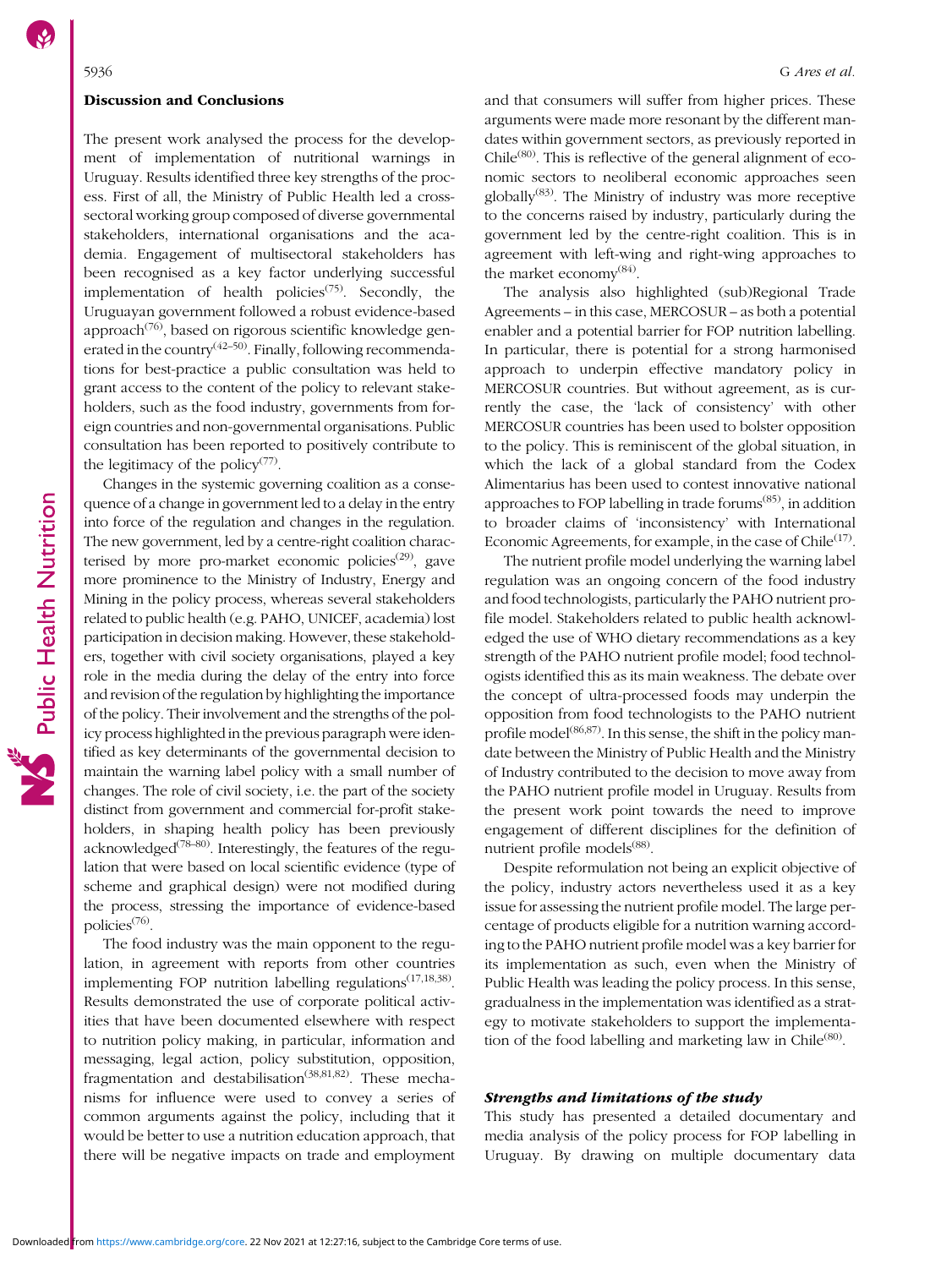# <span id="page-10-0"></span>Implementation of nutritional warning labels 5937

sources over time, the majority in Spanish, the study was able to examine in detail the changes to the regulation and the nature of stakeholder interests and influence. The limitations of the study include reliance on documentary data that analysed only what is publicly available, assuming stakeholder interests are accurately reflected in public statements. Discrete (non-public) information on lobbying activities by industry and the civil society were not included in the analysis. Another limitation of the present work was the lack of triangulation in the coding process. However, two researchers independently coded the documents, and the final coding was defined by agreement between them. In addition, the present study reports a single case and thus not necessarily generalisable. However, results are consistent with other studies conducted on different policies in different countries worldwide.

# Key insights from the process

The process and debate regarding the design and implementation FOP labelling in Uruguay is in line with that of other nutrition policies. Similar politico-economic concerns and challenges in the cross-sectoral dynamic have been previously reported in studies on other policies, such as marketing regulations and fiscal policies<sup> $(89-92)$  $(89-92)$  $(89-92)$ </sup>.

This study suggests that future FOP nutrition labelling policy making could be enhanced by strategic and early engagement with actors from all the political system. Unlike the Uruguayan experience, Chile did not experience changes in the regulation despite political changes in the national government during the implementation of the policy[\(80](#page-13-0)). Engagement of actors from different political parties during the discussion of the Chilean law may have contributed to maintaining the policy unchanged. Although multisectoral action within the government was a strength of the Uruguayan process, over time buy-in varied. This highlights the need for ongoing relationship-building between sectors.

The evidence-based approach for the design of the policy was a key strength of the policy process and may have been a protective factor that contributed to the maintenance of warning labels as FOP nutrition labelling scheme in Uruguay. Results from this study further suggest that WHO recommendations on FOP nutrition labelling need to take into account both the evidence and the political economy of this issue. It is not simply 'health policy' but a trade and industry sector policy issue that is often highly contested. As such, technical support and training for public health nutrition policy makers that supports strategic engagement with economic policy actors early in the process could enhance global action on FOP nutrition labelling and other public policies to promote healthier eating habits and tackle obesity and NCD.

### Acknowledgements

Acknowledgements: Not applicable. Financial support: The authors are grateful to Comisión Sectorial de Investigación Científica (Universidad de la República, Uruguay) and Espacio Interdisciplinario (Universidad de la República, Uruguay) for financial support. Conflict of interest: The authors declare no conflict of interest. Authorship: All authors contributed to the development of the research. G.A. and A.M.T. designed the study. G.A., M.C. and L.A. were involved in data collection and analysis. G.A. and A.M.T. prepared a first version of the paper, to which all other authors then contributed substantially. Ethics of human subject participation: Not applicable.

# References

- 1. FAO, IFAD, UNICEF et al. (2020) The State of Food Security and Nutrition in the World 2020. Transforming Food Systems for Affordable Healthy Diets. Rome: FAO.
- 2. FAO, FIDA, OPS et al. (2020) Panorama De La Seguridad Alimentaria Y Nutrición En América Latina Y El Caribe 2020 [Panorama of Food Security and Nutrition in Latin America and the Caribbean 2020]. FAO: Santiago de Chile.
- 3. Galicia L, Grajeda R & López de Romaña D (2016) Nutrition situation in Latin America and the Caribbean: current scenario, past trends, and data gaps. Rev Panam Salud Publica 40, 104-113.
- 4. Institute of Health Metrics and Evaluation (2019) GBD Compare; available at<https://vizhub.healthdata.org/gbd-compare/> (accessed March 2021).
- 5. OECD (2019) The Heavy Burden of Obesity: The Economics of Prevention. Paris: OECD Publishing.
- 6. Pan-American Health Organization (2011) The Economic Burden of Non-Communicable Diseases in the Americas. Washington, D.C.: PAHO.
- 7. Popkin BM & Reardon T (2018) Obesity and the food system transformation in Latin America. Obes Rev 19, 1028–1064.
- 8. Pan American Health Organization (2019) Ultra-Processed Food and Drink Products in Latin America: Sales, Sources, Nutrient Profiles, and Policy Implications. Washington, D.C.: PAHO.
- 9. Mozaffarian D, Angell SY, Lang T et al. (2018) Role of government policy in nutrition: barriers to and opportunities for healthier eating. *BMJ* **361**, k2426.
- 10. World Health Organization (2017) Tackling NCDs: 'Best Buys' and Other Recommended Interventions for the Prevention and Control of Noncommunicable Diseases. Geneva: World Health Organization.
- 11. van Kleef E & Dagevos H (2015) The growing role of front-ofpack nutrition profile labeling: a consumer perspective on key issues and controversies. Critical Rev Food Sci Nutr 55, 291–303.
- 12. Dean M, Spence M, Hodgkins C et al. (2015) Front-of-pack (FOP) labelling of foods and beverages. In Advances in Food and Beverage Labelling, pp. 113–131 [P Berryman, editor]. Duxford: Woodhead Publishing.
- 13. Jones A, Neal B, Reeve B et al. (2019) Front-of-pack nutrition labelling to promote healthier diets: current practice and opportunities to strengthen regulation worldwide. BMJ Global Health 4, e001882.

Public Health Nutrition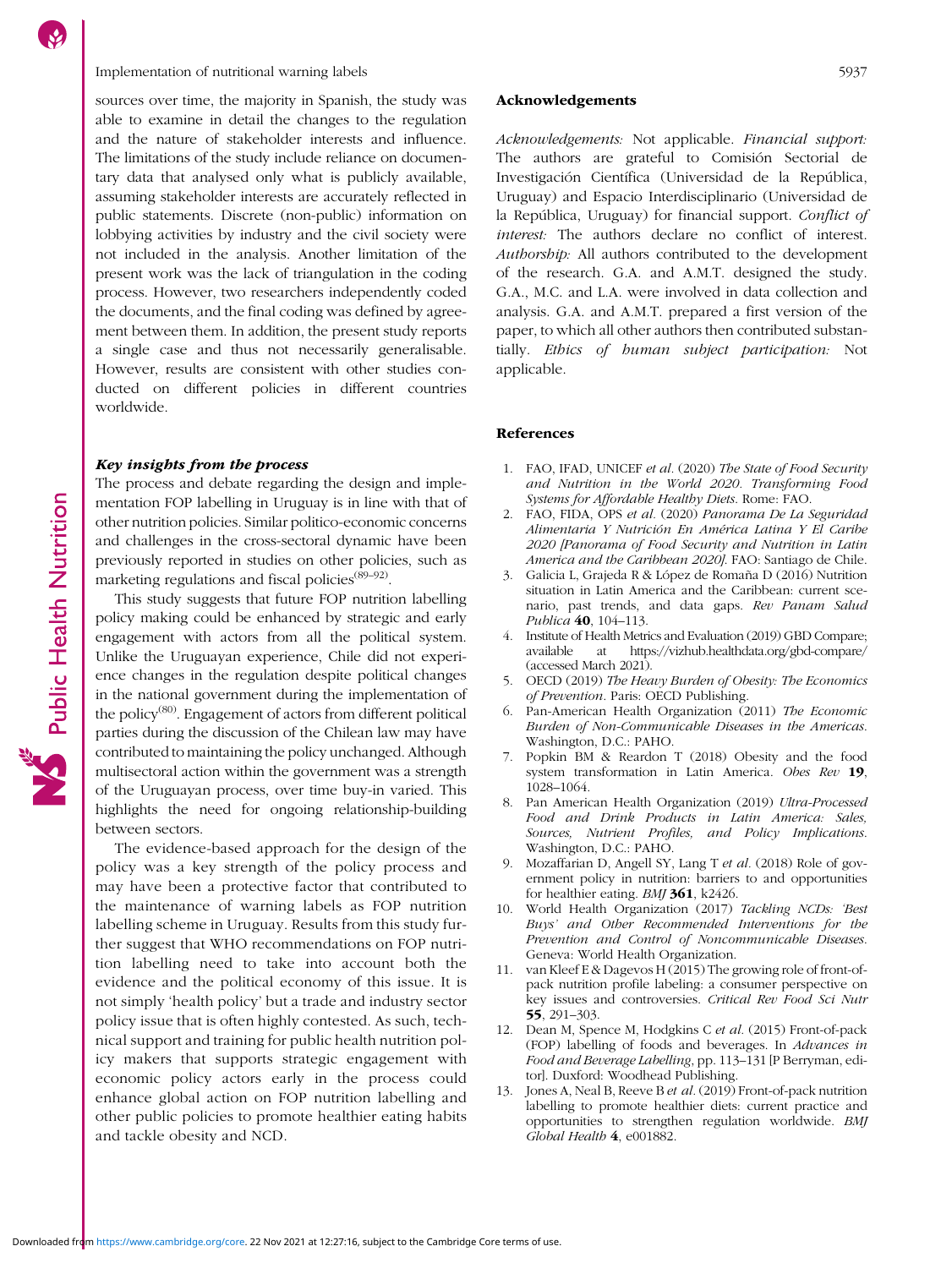- <span id="page-11-0"></span>14. Temple NJ (2020) Front-of-package food labels: a narrative review. Appetite 144, 104485.
- 15. Croker H, Packer J, Russell S et al. (2020) Front of pack nutritional labelling schemes: a systematic review and meta-analysis of recent evidence relating to objectively measured consumption and purchasing. *J Hum Nutr Diet* 33, 518–537.
- 16. Santos-Antonio G, Bravo-Rebatta F, Velarde-Delgado P et al. (2020) Efectos del etiquetado nutricional frontal de alimentos y bebidas: sinopsis de revisiones sistemáticas [Effects of front-of-package nutrition labelling of foods and beverages: synopsis of systematic reviews]. Rev Panam Salud Publica 43, e62.
- 17. Dorlach T & Mertenskötter P (2020) Interpreters of international economic law: corporations and bureaucrats in contest over Chile's nutrition label. Law Soc Rev 54, 571–606.
- 18. Julia C & Hercberg S (2016) Research and lobbying conflicting on the issue of a front-of-pack nutrition labelling in France. Arch Public Health **74**, 1-5.
- 19. Thow AM, Jones A, Hawkes C et al. (2017) Nutrition labelling is a trade policy issue: lessons from an analysis of specific trade concerns at the World Trade Organization. Health Prom Int 33, 561-571.
- Thow AM, Jones A, Huckel Schneider C et al. (2020) Increasing the public health voice in global decision-making on nutrition labelling. Glob Health 16, 3.
- Garde A (2018) Global health law and non-communicable disease prevention: maximising opportunities by understanding constraints. In Research Handbook on Global Health Law, pp. 389-426 [GL Burci & B Toebes, editors]. Cheltenham, UK: Edward Edgar Publishing Limited.
- 22. The World Bank (2021) Uruguay overview; available at <https://www.worldbank.org/en/country/uruguay/overview> (accessed February 2021).
- Ministerio de Salud Pública (2015) Segunda Encuesta Nacional de Factores de Riesgo de Enfermedades No Transmisibles [Second National Survey of Risk Factors for Noncommunicable Diseases]. Montevideo: Ministerio de Salud Pública.
- 24. Carrero A, Ceriani F, de León C et al. (2020) Encuesta Nacional de Lactancia, Prácticas de Alimentación y Anemia en menores de 24 meses usuarios del Sistema Nacional Integrado de Salud [National Survey of Lactation, Feeding Practices and Anemia in Users of the National Integrated Health System under 24 months of age]. Montevideo: UNICEF.
- 25. ANEP (2019) Evaluación del Programa de Alimentación Escolar Y Monitoreo Del Estado Nutricional De Los Niños De Escuelas Públicas Y Privadas En Uruguay [Evaluation of the School Feeding Program and Monitoring of the Nutritional Status of Children in Public and Private Schools in Uruguay]. Montevideo: ANEP.
- 26. MERCOSUR (2015) Resolución N°03/15. Recomendación de Políticas y Medidas Regulatorias para la Prevención y<br>Control de la Obesidad [Agreement 03/15. Control de la Obesidad [Agreement 03/15. Recommendation of Policies and Regulatory Measures for the Prevention and Control of Obesity]. Montevideo: MERCOSUR.
- 27. Ministerio de Salud Pública (2018) Decreto N°272/18 [Decree N°272/18]. Montevideo: Ministerio de Salud Pública.
- 28. Ares G, Aschemann-Witzel J, Curutchet MR et al. (2018) A citizen perspective on nutritional warnings as front-of-pack labels: insights for the design of accompanying policy measures. Public Health Nutr 21, 3450-3461.
- 29. US Commercial Service (2020) US Country Commercial Guides. Uruguay; available at [https://uy.usembassy.gov/](https://uy.usembassy.gov/wp-content/uploads/sites/113/Uruguay-2020-CCG.pdf) [wp-content/uploads/sites/113/Uruguay-2020-CCG.pdf](https://uy.usembassy.gov/wp-content/uploads/sites/113/Uruguay-2020-CCG.pdf) (accessed March 2021).
- 30. Ares G, Antúnez L, Curutchet MR et al. (2021) Immediate effects of the implementation of nutritional warnings in Uruguay: awareness, self-reported use and increased understanding. Public Health Nutr 24, 364-375.
- 31. Presidencia de la República (2020) Decreto N°091/20 [Decree N°091/20]. Montevideo: IMPO.
- 32. Presidencia de la República (2020) Decreto N°246/20 [Decree 246/20]. Montevideo: IMPO.
- 33. Presidencia de la República (2021) Decreto N°034/21 [Decree 034/21]. Montevideo: IMPO.
- 34. Walt G, Shiffman J, Schneider H et al. (2008) Doing health policy analysis: methodological and conceptual reflections and challenges. Health Policy Plan 23, 308-317.
- 35. Yin RK (2003) Case Study Research: Design and Methods. Thousand Oaks: Sage Publications.
- 36. Sabatier P (1987) Knowledge, policy-oriented learning and policy change: an advocacy coalition framework. Sci Comm 8, 649-692.
- 37. Hall P (1993) Policy paradigms, social learning, and the state: the case of economic policymaking in Britain. Comp Polit 25, 275–296.
- 38. Mialon M, Vandevijvere S, Carriedo-Lutzenkirchen A et al. (2020) Mechanisms for addressing and managing the influence of corporations on public health policy, research and practice: a scoping review. BMJ Open 10, e034082.
- 39. Intendencia de Montevideo (2013) Propuesta De Compromiso Para El Trabajo Conjunto Por Una Alimentación Adecuada [Proposal for a Commitment for Joint Work for Adequate Nutrition]. Montevideo: Intendencia de Montevideo.
- 40. Presidencia de la República (2016) Diálogo Social: Uruguay Hacia Los Objetivos De Desarrollo Sostenible [Social Dialogue: Uruguay towards the Sustainable Development Goals]. Montevideo: Presidencia de la República.
- 41. Ministerio de Salud Pública (2019) Consolidado de respuestas a los comentarios recibidos durante la consulta pública nacional e internacional al proyecto de decreto relativo al rotulado de alimentos envasados (2017), y a los comentarios recibidos por la notificación ante la Organización Mundial del Comercio del Decreto Nº 272/018 y proyecto de ley sobre rotulado frontal de alimentos y condiciones a la publicidad de alimentos con contenido excesivo de sodio, azúcares, grasas o grasas saturadas (2018) [Consolidated responses to the comments received during the national and international public consultation on the draft decree on the labeling of packaged foods (2017), and the comments received on the notification to the World Trade Organization of Decree 272/018 and draft law on front labeling of foods and conditions for advertising foods with excessive sodium, sugar, fat or saturated fat content (2018)]. Montevideo: Ministerio de Salud Pública. [https://www.gub.uy/ministerio-salud-publica/](https://www.gub.uy/ministerio-salud-publica/sites/ministerio-salud-publica/files/documentos/publicaciones/msp_decreto_rotulado_alimentos_envasados.pdf) [sites/ministerio-salud-publica/files/documentos/publicaciones/](https://www.gub.uy/ministerio-salud-publica/sites/ministerio-salud-publica/files/documentos/publicaciones/msp_decreto_rotulado_alimentos_envasados.pdf) [msp\\_decreto\\_rotulado\\_alimentos\\_envasados.pdf](https://www.gub.uy/ministerio-salud-publica/sites/ministerio-salud-publica/files/documentos/publicaciones/msp_decreto_rotulado_alimentos_envasados.pdf) (accessed March 2021).
- 42. Ares G, Arrúa A, Antúnez L et al. (2016) Influence of label design on children's perception of two snack foods: comparison of rating and choice-based conjoint analysis. Food Qual Prefer 53, 1–8.
- 43. Machín L, Cabrera M, Curutchet MR et al. (2017) Consumer perception of the healthfulness of ultra-processed products featuring different front-of-pack nutrition labeling schemes. J Nutr Educ Behav 49, 330–338.
- 44. Arrúa A, Machín L, Curutchet MR et al. (2017) Warnings as a directive front-of-pack nutrition labelling scheme: comparison with the Guideline Daily Amount and traffic-light systems. Public Health Nutr 20, 2308-2317.
- 45. Arrúa A, Curutchet MR, Rey N et al. (2017) Impact of frontof-pack nutrition information and label design on children´s choice of two snack foods: comparison of warnings and the traffic light system. Appetite 116, 139-146.

Downloaded from<https://www.cambridge.org/core>. 22 Nov 2021 at 12:27:16, subject to the Cambridge Core terms of use.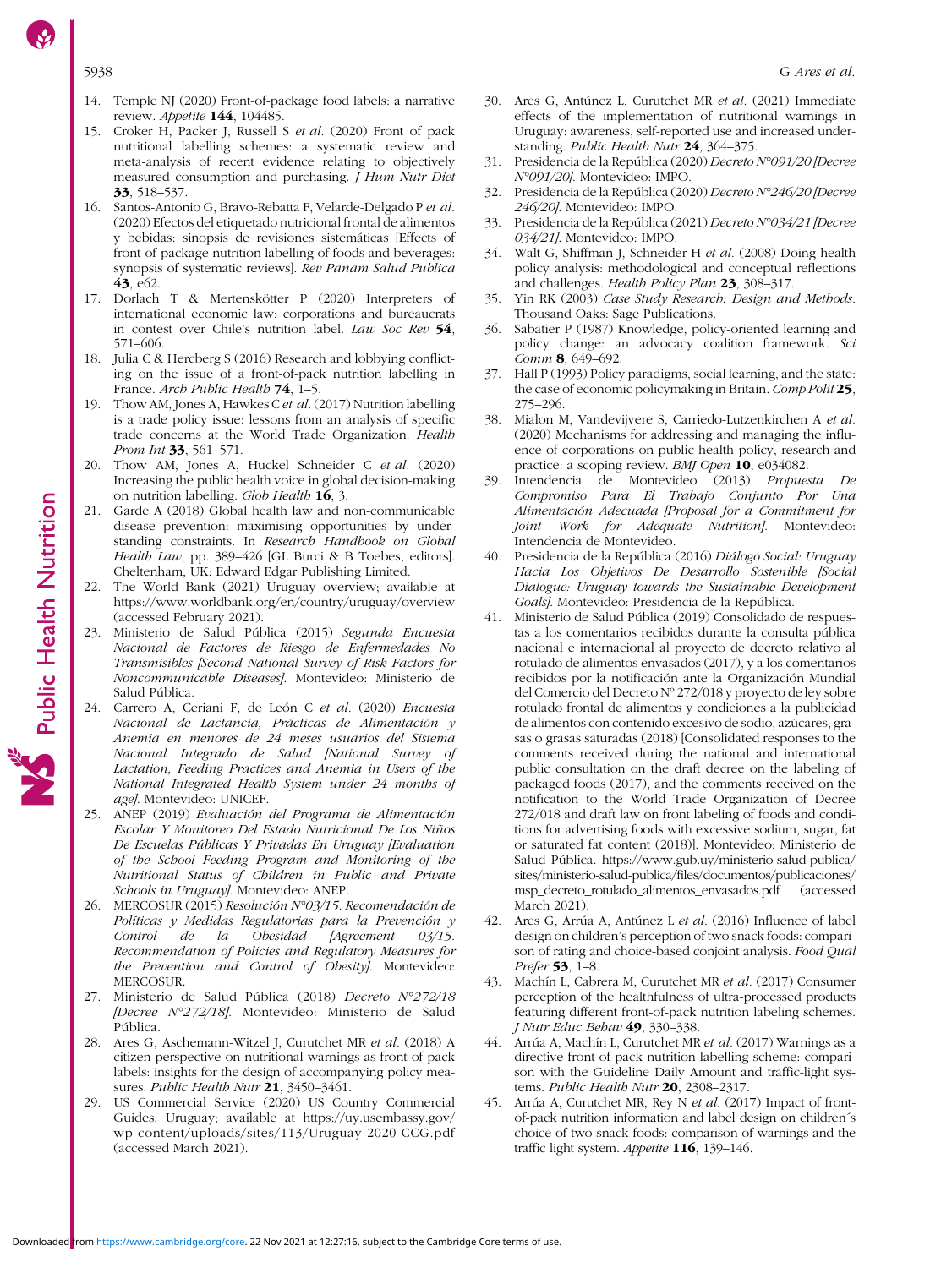<span id="page-12-0"></span>Implementation of nutritional warning labels 5939

- 46. Ares G, Varela F, Machin L et al. (2018) Comparative performance of three interpretative front-of-package nutrition labelling schemes: insights for policy making. Food Qual Prefer **68**, 215-225.
- 47. Ares G, Aschemann-Witzel J, Curutchet MR et al. (2018) Nutritional warnings and product substitution or abandonment: policy implications derived from a repeated purchase simulation. Food Qual Prefer **65**, 40–48.
- 48. Machín L, Curutchet MR, Giménez A et al. (2019) Do nutritional warnings do their work? Results from a choice experiment involving snack products. Food Qual Prefer 77, 159–165.
- 49. Machín L, Aschemann-Witzeld J, Curutchet MR et al. (2018) Does front-of-pack nutrition information improve consumer ability to make healthful choices? Performance of warnings and the traffic light system in a simulated shopping experiment. *Appetite* **121**, 55-62.
- 50. Machín L, Aschemann-Witzeld J, Curutchet MR et al. (2018) Traffic light system can increase healthfulness perception: implications for policy making. J Nutr Educ Behav 50, 668–674.
- 51. Ares G, Bove I, Díaz R et al. (2020) Argumentos de la industria alimentaria en contra del etiquetado frontal de advertencias nutricionales en Uruguay [Arguments of the food industry against front-of-pack labelling based on nutritional warnings in Uruguay]. Rev Panam Salud Publica 44, e20.
- 52. MERCOSUR (2018) MERCOSUR/RMS/ACUERDO N°03/18 [MERCOSUR/RMS/AGREEMENT 03/18]. Montevideo: MERCOSUR.
- 53. Falco A (2017) Un nutritivo debate entre octógonos y semáforos [A nutritive debate between octagons and traffic lights]. El Observador; available at [https://www.elobservador.com.uy/](https://www.elobservador.com.uy/nota/un-nutritivo-debate-entre-octogonos-y-semaforos-2017917500) [nota/un-nutritivo-debate-entre-octogonos-y-semaforos-](https://www.elobservador.com.uy/nota/un-nutritivo-debate-entre-octogonos-y-semaforos-2017917500)[2017917500](https://www.elobservador.com.uy/nota/un-nutritivo-debate-entre-octogonos-y-semaforos-2017917500) (accessed March 2021).
- 54. ECOS Uruguay (2017) Etiquetado de alimentos entre el cartel de pare y semáforo [Food labeling: between the stop sign and the traffic light]. ECOS Uruguay.

Public Health Nutrition

- 55. Cámara de Industrias del Uruguay (2017) Modelo de etiquetado frontal propuesta por la CIALI [Front-of-package scheme proposed by CIALI]. Crónicas.
- 56. Montevideo Portal (2017) Si se aprueba etiquetado de alimentos que propone el gobierno, "95 % tendría advertencias" [If the food labelling regulation proposed by the government is approved, "95 % would have warnings"]. Montevideo Portal; available at [https://www.montevideo.com.uy/](https://www.montevideo.com.uy/Noticias/Si-se-aprueba-etiquetado-de-alimentos-que-propone-el-gobierno--95-tendria-advertencias--uc354504) [Noticias/Si-se-aprueba-etiquetado-de-alimentos-que-propone](https://www.montevideo.com.uy/Noticias/Si-se-aprueba-etiquetado-de-alimentos-que-propone-el-gobierno--95-tendria-advertencias--uc354504)el-gobierno–[95-tendria-advertencias](https://www.montevideo.com.uy/Noticias/Si-se-aprueba-etiquetado-de-alimentos-que-propone-el-gobierno--95-tendria-advertencias--uc354504)–uc354504 (accessed March 2021).
- 57. Búsqueda (2017) Las Multinacionales De Alimentos Ven Poco "Sostenible" El Rotulado "Saludable" [Food Transnational Companies Regard "Healthy" Labelling As Not Very "Sustainable"]. Montevideo: Búsqueda.
- 58. González Keusseian N (2017) Amenazan demandar al Estado por etiquetado [They threaten to sue the State over labelling]. El País; available at [https://www.elpais.com.uy/informacion/](https://www.elpais.com.uy/informacion/amenazan-demandar-etiquetado.html) [amenazan-demandar-etiquetado.html](https://www.elpais.com.uy/informacion/amenazan-demandar-etiquetado.html) (accessed March 2021).
- 59. Carve (2018) Cámara Industrial de Alimentos espera que Uruguay llegue a consenso con Mercosur sobre etiquetado para evitar «trabas en la comercialización» [Food Industry Chamber hopes that Uruguay will reach a consensus on labelling to avoid "obstacles to trade"]. Carve 850. [http://carve850.](http://carve850.com.uy/2018/09/04/camara-industrial-de-alimentos-espera-que-uruguay-llegue-a-consenso-con-mercosur-sobre-etiquetado-para-evitar-trabas-en-la-comercializacion/) [com.uy/2018/09/04/camara-industrial-de-alimentos-espera](http://carve850.com.uy/2018/09/04/camara-industrial-de-alimentos-espera-que-uruguay-llegue-a-consenso-con-mercosur-sobre-etiquetado-para-evitar-trabas-en-la-comercializacion/)[que-uruguay-llegue-a-consenso-con-mercosur-sobre-etique](http://carve850.com.uy/2018/09/04/camara-industrial-de-alimentos-espera-que-uruguay-llegue-a-consenso-con-mercosur-sobre-etiquetado-para-evitar-trabas-en-la-comercializacion/) [tado-para-evitar-trabas-en-la-comercializacion/](http://carve850.com.uy/2018/09/04/camara-industrial-de-alimentos-espera-que-uruguay-llegue-a-consenso-con-mercosur-sobre-etiquetado-para-evitar-trabas-en-la-comercializacion/) (accessed March 2021).
- 60. Fiordelmondo MI (2017) Industria de alimentos ante un desafío urticante [The food industry faces a stinging debate]. El Observador.
- 61. Montevideo Portal (2018) Informe de Facultad de Química critica proyecto de etiquetado de alimentos y señala

contradicciones [Report from the Faculty of Chemistry criticizes food labeling project and points out contradictions]. Montevideo Portal; available at [https://www.montevideo.](https://www.montevideo.com.uy/Noticias/Informe-de-Facultad-de-Quimica-critica-proyecto-de-etiquetado-de-alimentos-y-senala-contradicciones-uc687591) [com.uy/Noticias/Informe-de-Facultad-de-Quimica-critica](https://www.montevideo.com.uy/Noticias/Informe-de-Facultad-de-Quimica-critica-proyecto-de-etiquetado-de-alimentos-y-senala-contradicciones-uc687591)[proyecto-de-etiquetado-de-alimentos-y-senala-contradicciones](https://www.montevideo.com.uy/Noticias/Informe-de-Facultad-de-Quimica-critica-proyecto-de-etiquetado-de-alimentos-y-senala-contradicciones-uc687591)[uc687591](https://www.montevideo.com.uy/Noticias/Informe-de-Facultad-de-Quimica-critica-proyecto-de-etiquetado-de-alimentos-y-senala-contradicciones-uc687591) (accessed March 2021).

- 62. MERCOSUR (2018) MERCOSUR/SGT N°03/ACTA N°03/18 [MERCOSUR/SGT 03/MINUTES 03/18]. Montevideo: [MERCOSUR/SGT 03/MINUTES 03/18]. Montevideo: MERCOSUR.
- 63. MERCOSUR (2018) MERCOSUR/SGT N°03/ACTA N°04/18 [MERCOSUR/SGT 03/MINUTES 04/18]. Montevideo: [MERCOSUR/SGT 03/MINUTES 04/18]. Montevideo: MERCOSUR.
- 64. Ministerio de Salud Pública (2021) Ref. Nº 001–3–7334– 2020. Montevideo: Ministerio de Salud Pública.
- 65. Ministerio de Salud Pública (2019) Manual Para La Aplicación Del Decreto N°272/018 Sobre Rotulado Frontal De Alimentos [Manual for the Application of Decree 272/ 018 on Front-of-Package Labelling]. Montevideo: Ministerio de Salud Pública.
- 66. Ministerio de Salud Pública (2019) Resolución MSP N°136, Aplicación del Decreto 272/018, Relativo Al Rotulado De Alimentos [Resolution 136 of the Ministry of Public Health. Application of Decree 272/018 on Front-of-Package Labelling]. Montevideo: Ministerio de Salud Pública.
- 67. Redaccion 180 (2019) Industriales piden aplazar etiquetado de alimentos por falta de tiempo para imprimir [Industrialists request a delay on the entry into force of food labeling due to lack of time to print]. Cin18chenta; available at [https://www.](https://www.180.com.uy/articulo/79960_industriales-piden-prorroga-en-el-etiquetado-de-alimentos) [180.com.uy/articulo/79960\\_industriales-piden-prorroga-en](https://www.180.com.uy/articulo/79960_industriales-piden-prorroga-en-el-etiquetado-de-alimentos)[el-etiquetado-de-alimentos](https://www.180.com.uy/articulo/79960_industriales-piden-prorroga-en-el-etiquetado-de-alimentos) (accessed March 2021).
- 68. De Armas R (2019) Industrias solicitaron al gobierno que postergue un año el etiquetado de alimentos [Industries asked the government to postpone food labeling for a year]. El Observador; available at [https://www.elobservador.com.](https://www.elobservador.com.uy/nota/industrias-solicitaron-al-gobierno-que-postergue-un-ano-el-etiquetado-de-alimentos-201962217243) [uy/nota/industrias-solicitaron-al-gobierno-que-postergue-un](https://www.elobservador.com.uy/nota/industrias-solicitaron-al-gobierno-que-postergue-un-ano-el-etiquetado-de-alimentos-201962217243)[ano-el-etiquetado-de-alimentos-201962217243](https://www.elobservador.com.uy/nota/industrias-solicitaron-al-gobierno-que-postergue-un-ano-el-etiquetado-de-alimentos-201962217243) (accessed March 2021).
- 69. El Observador (2020) Postergación de etiquetado cayó bien en los industriales [The delay in the entry into force of food labelling was well received by industrialists]. El Observador; available at [https://www.elobservador.com.uy/nota/](https://www.elobservador.com.uy/nota/postergacion-de-etiquetado-cayo-bien-en-los-industriales-2020313202050) [postergacion-de-etiquetado-cayo-bien-en-los-industriales-](https://www.elobservador.com.uy/nota/postergacion-de-etiquetado-cayo-bien-en-los-industriales-2020313202050)[2020313202050](https://www.elobservador.com.uy/nota/postergacion-de-etiquetado-cayo-bien-en-los-industriales-2020313202050) (accessed March 2021).
- 70. Parlamento del Uruguay (2021) Versión taquigráfica de la Comisión de Salud Pública y Asistencia Social de la Cámara de Diputados. Sesión del día 24 de febrero de 2021 [Stenographic version of the Public Health and Social Assistance Commission of the Chamber of Deputies. Session of February 24, 2021]. Montevideo: Parlamento del Uruguay.
- 71. Montevideo Portal (2021) Etiquetado: "El Ministerio de Industria está definiendo una política de salud pública" [Labelling: "The Ministry of Industry is defining a public health policy"]. Montevideo portal; available at [https://](https://www.montevideo.com.uy/En-Perspectiva/Etiquetado--El-Ministerio-de-Industria-esta-definiendo-una-politica-de-salud-publica--uc776869) [www.montevideo.com.uy/En-Perspectiva/Etiquetado](https://www.montevideo.com.uy/En-Perspectiva/Etiquetado--El-Ministerio-de-Industria-esta-definiendo-una-politica-de-salud-publica--uc776869)–El-[Ministerio-de-Industria-esta-definiendo-una-politica-de](https://www.montevideo.com.uy/En-Perspectiva/Etiquetado--El-Ministerio-de-Industria-esta-definiendo-una-politica-de-salud-publica--uc776869)[salud-publica](https://www.montevideo.com.uy/En-Perspectiva/Etiquetado--El-Ministerio-de-Industria-esta-definiendo-una-politica-de-salud-publica--uc776869)–uc776869 (accessed March 2021).
- 72. Muñoz A (2020) Cámara de Alimentos espera que el gobierno cambie los valores nutricionales del etiquetado frontal a nivel del Mercosur [Food Chamber hopes that the government will change the nutritional values of the front-of-package labeling at the Mercosur level]. La Diaria; available at [https://ladiaria.](https://ladiaria.com.uy/salud/articulo/2020/7/camara-de-alimentos-espera-que-el-gobierno-cambie-los-valores-nutricionales-del-etiquetado-frontal-a-nivel-del-mercosur/) [com.uy/salud/articulo/2020/7/camara-de-alimentos-espera](https://ladiaria.com.uy/salud/articulo/2020/7/camara-de-alimentos-espera-que-el-gobierno-cambie-los-valores-nutricionales-del-etiquetado-frontal-a-nivel-del-mercosur/)[que-el-gobierno-cambie-los-valores-nutricionales-del](https://ladiaria.com.uy/salud/articulo/2020/7/camara-de-alimentos-espera-que-el-gobierno-cambie-los-valores-nutricionales-del-etiquetado-frontal-a-nivel-del-mercosur/)[etiquetado-frontal-a-nivel-del-mercosur/](https://ladiaria.com.uy/salud/articulo/2020/7/camara-de-alimentos-espera-que-el-gobierno-cambie-los-valores-nutricionales-del-etiquetado-frontal-a-nivel-del-mercosur/) (accessed March 2021).
- 73. Barquet P (2020) Gobierno procura ganar tiempo y zafar del lobby para definir el dilema del etiquetado [Government tries to buy time and get out of the lobby to define the labeling dilemma]. El País; available at [https://www.elpais.com.uy/](https://www.elpais.com.uy/que-pasa/gobierno-procura-ganar-zafar-lobby-definir-dilema-etiquetado.html)